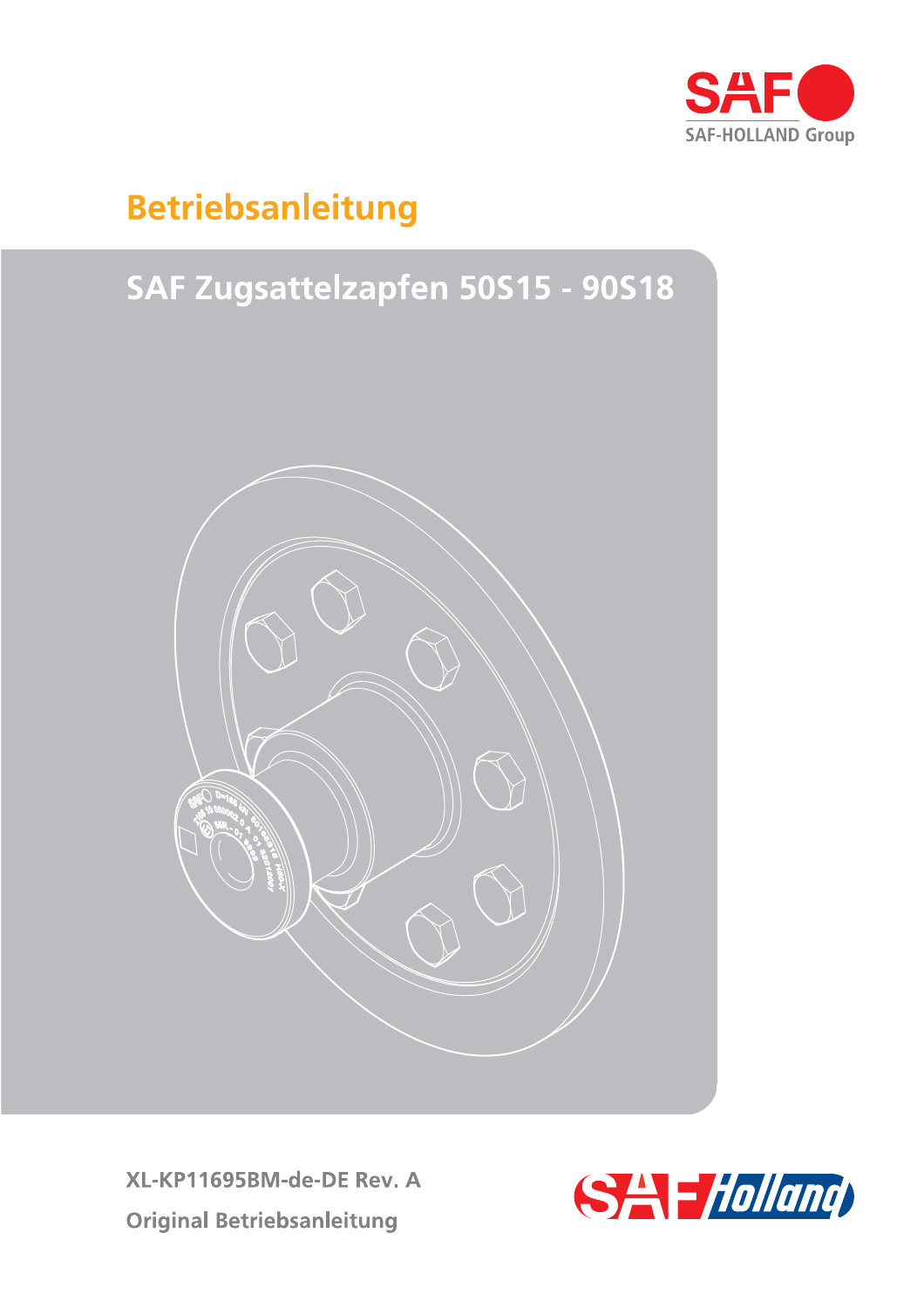

# 1.1 Verehrter Kunde,

diese Betriebsanleitung hilft Ihnen, das Produkt von SAF-HOLLAND kennen zu lernen und seine bestimmungsgemäßen Einsatzmöglichkeiten zu nutzen.

Die Betriebsanleitung enthält wichtige Hinweise, wie das Produkt sicher, sachgerecht und wirtschaftlich betrieben wird. Ihre Beachtung hilft, Gefahren zu vermeiden, Störungen und Ausfallzeiten zu vermindern und die Zuverlässigkeit sowie die Lebensdauer des Produktes zu erhöhen. Lesen Sie die Betriebsanleitung aufmerksam durch und befolgen Sie die Anweisungen sorgfältig.

Es ist jederzeit zu gewährleisten, dass alle Personen die Tätigkeiten am Fahrzeug auszuführen haben, die Betriebsanleitung einsehen können.

Die Betriebsanleitung sollte stets im Handschuhfach des Fahrerhauses des Zugfahrzeuges aufbewahrt werden.

# 1.1 Urheberrecht

Im Sinne des Gesetzes gegen unlauteren Wettbewerb ist diese Betriebsanleitung eine Urkunde.

Das Urheberrecht davon verbleibt der

SAF-HOLLAND GmbH Hauptstraße 26 D-63856 Bessenbach

Diese Betriebsanleitung enthält Texte und Zeichnungen, die ohne ausdrückliche Genehmigung des Herstellers weder vollständig noch teilweise

- $\bullet$ vervielfältigt,
- verbreitet oder  $\bullet$
- anderweitig mitgeteilt werden dürfen.

Zuwiderhandlungen verpflichten zu Schadenersatz.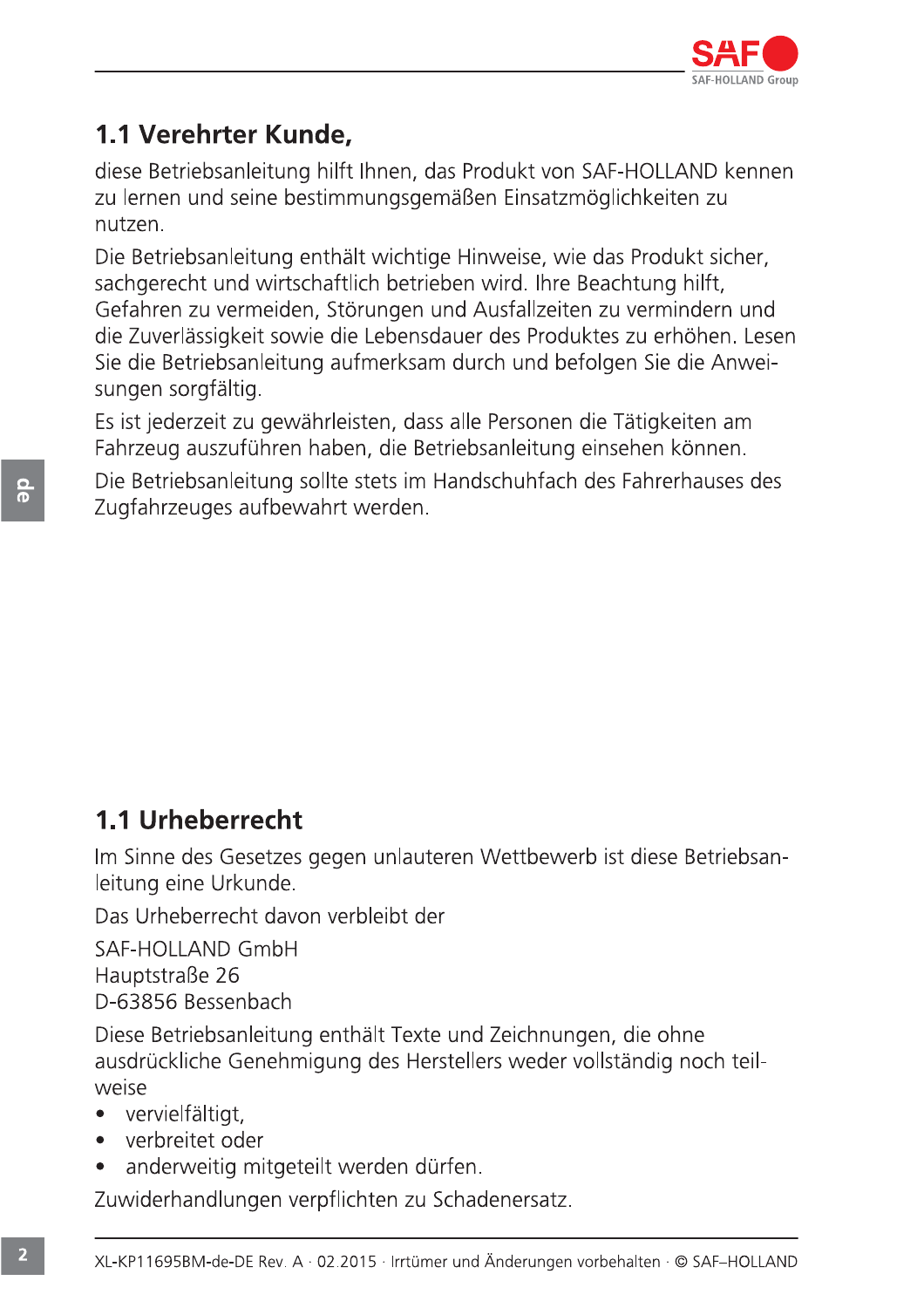

# Inhalt

|                                                   | 4                                     |
|---------------------------------------------------|---------------------------------------|
|                                                   | $\overline{4}$<br>$\overline{4}$<br>6 |
|                                                   | 12                                    |
|                                                   | 13                                    |
| 3.2 Garantien und Allgemeine Geschäftsbedingungen | 13<br>13<br>13                        |
|                                                   | 14                                    |
| 4.4 Verwendete Sicherheitshinweise und Symbole    | 14<br>14<br>14<br>15<br>15<br>16      |
|                                                   | 17                                    |
|                                                   | 17                                    |
|                                                   | 19<br>21<br>23<br>25                  |
|                                                   | 25                                    |
|                                                   | 26                                    |
|                                                   | 26<br>27<br>27<br>28<br>30            |
|                                                   | 30                                    |

 $\overline{\mathbf{3}}$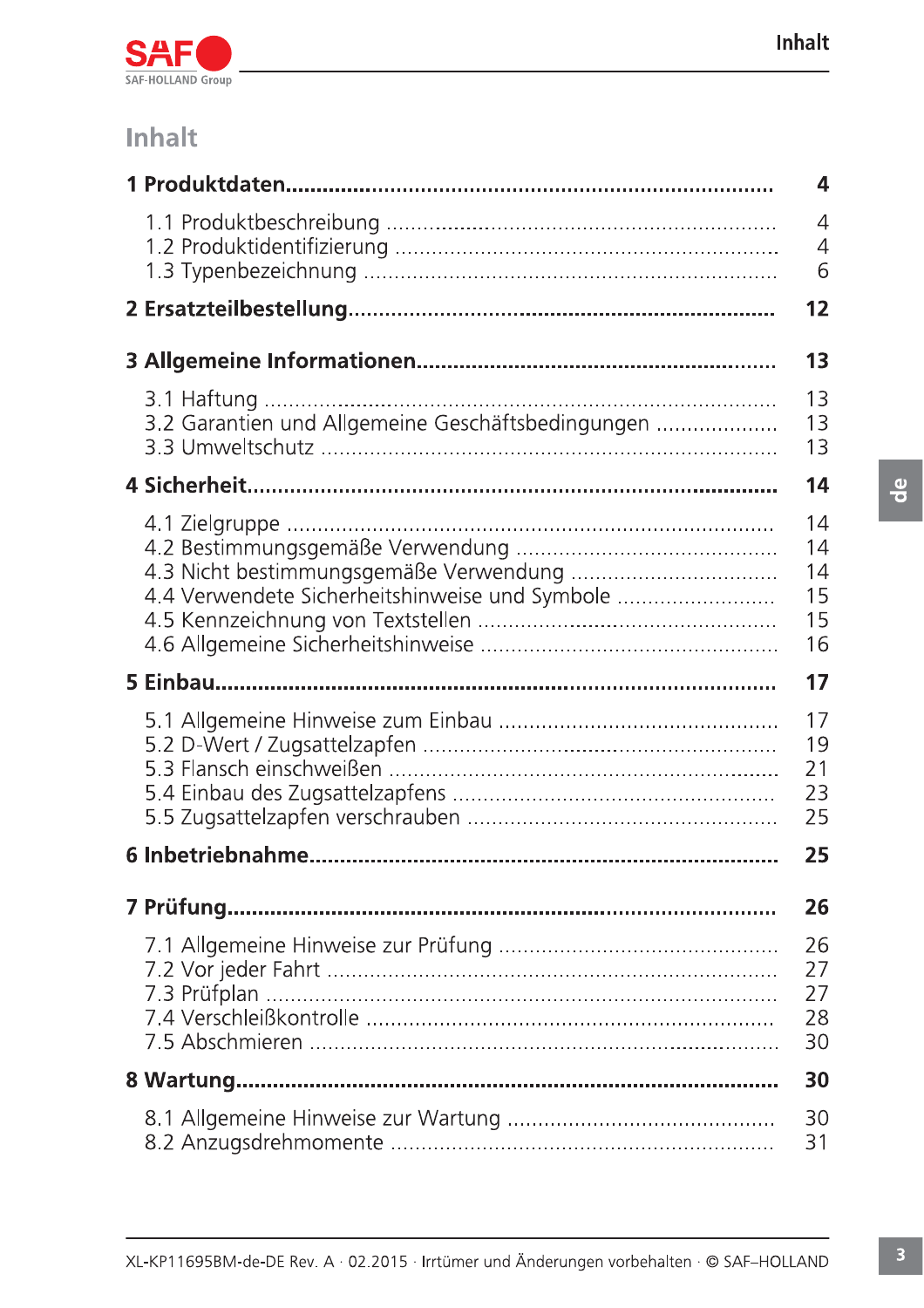

# 1 Produktdaten

# 1.1 Produktbeschreibung

Der Zugsattelzapfen (auch Königszapfen genannt) bestehend aus:

- Zapfen  $\bullet$
- Flansch  $\bullet$
- Schrauben  $\bullet$

ist das Verbindungsglied zwischen der auf der Sattelzugmaschine aufgebauten Sattelkupplung und dem Sattelanhänger (Auflieger). Der Flansch wird mit der Aufliegerplatte verschweißt. Die Zugsattelzapfen entsprechen in ihren Maßen unterhalb der Aufliegerpaltte den geltenden Normen.

# 1.2 Produktidentifizierung

### Zapfen

Bei der Ersatzteilbestellung die genaue Teilenummer des Produktes bereithalten.

Die Angaben des Zapfens sind auf der Stirn- bzw. Unterseite eingraviert -Pfeil-, ⇒Abb. 1. Der "D-Wert" ist in Kilonewton angegeben.



Abb. 1 · Zapfen Beispiel 50S15

| <b>Angaben Zapfen</b>         |                    |  |  |  |  |  |
|-------------------------------|--------------------|--|--|--|--|--|
| <b>Technische Bezeichnung</b> | <b>Wert/Angabe</b> |  |  |  |  |  |
| Hersteller/Marke              | <b>SAF</b>         |  |  |  |  |  |
| zulässiger D-Wert:            | $D = 165$ kN       |  |  |  |  |  |
| Ausführung:                   | 50165S15           |  |  |  |  |  |
| Klasse:                       | $H50-X$            |  |  |  |  |  |
| Teilenummer:                  | 2108 10 0000002 0  |  |  |  |  |  |
| Revision:                     | $*1$               |  |  |  |  |  |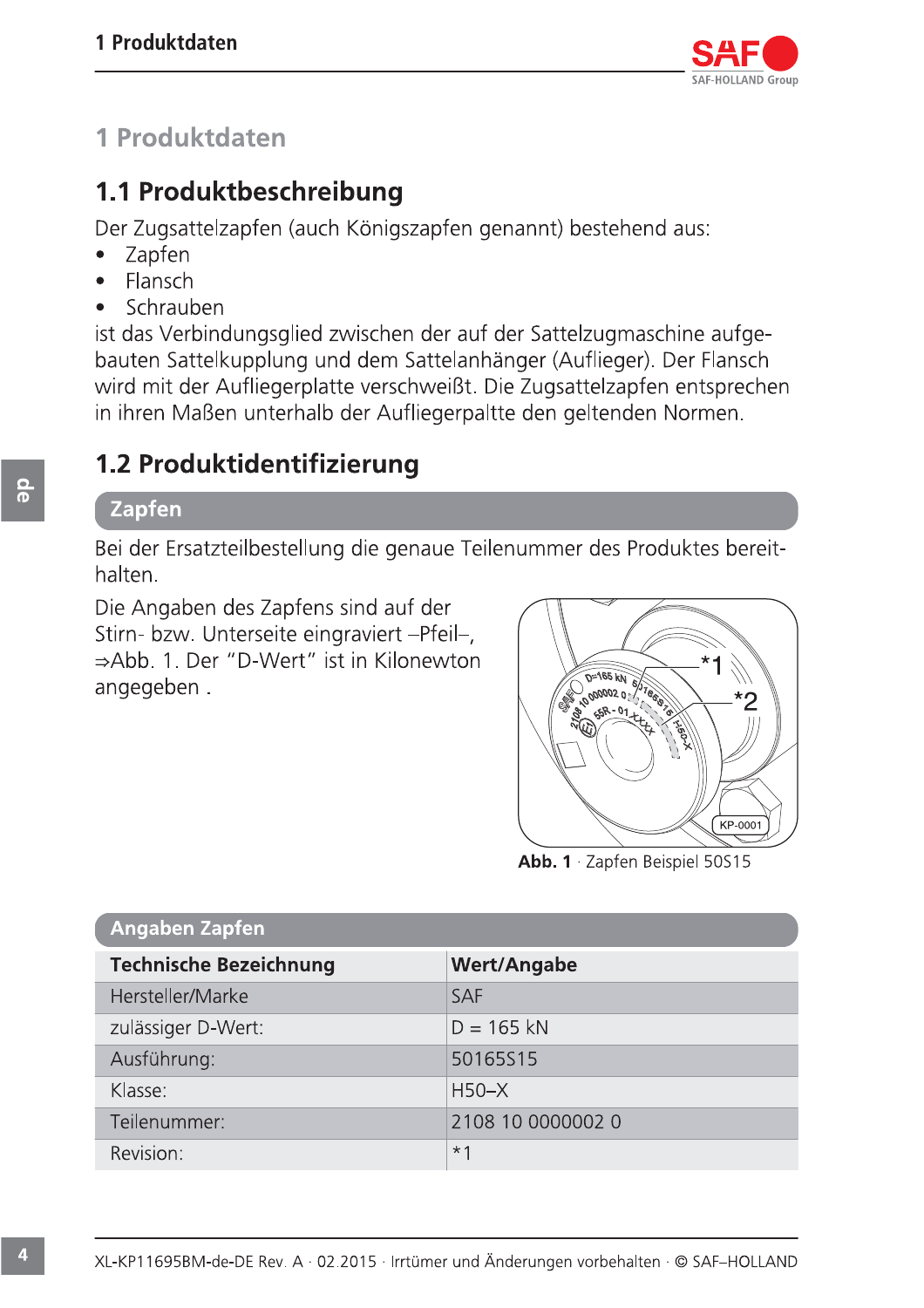

| <b>Technische Bezeichnung</b>   | <b>Wert/Angabe</b>                                                                                        |
|---------------------------------|-----------------------------------------------------------------------------------------------------------|
| Fertigungsort und Serialnummer: | $*$                                                                                                       |
| Genehmigungsnummer:             | E1 55R $-$ 01 XXXX                                                                                        |
| Data-Matrix-Code $\Box$ :       | beinhaltet Dokumentations- und Ferti-<br>gungsdaten, diese werden bei SAF-<br>HOLLAND zentral gespeichert |

### **Flansch**

Bei der Ersatzteilbestellung die genaue Teilenummer des Produktes bereithalten.

Die Angaben des Flansches sind auf der Innenseite eingraviert –Pfeil–, ⇒Abb. 2. Der "D-Wert" ist in Kilonewton angegeben.



Abb. 2 · Flansch Beispiel 50S15 bzw. 90S15

| <b>Angaben Flansch</b>          |                                                                                                           |
|---------------------------------|-----------------------------------------------------------------------------------------------------------|
| <b>Technische Bezeichnung</b>   | <b>Wert/Angabe</b>                                                                                        |
| Hersteller/Marke                | <b>SAF</b>                                                                                                |
| zulässiger D-Wert:              | $D = 165$ kN                                                                                              |
| Ausführung:                     | 50165S1512 und 90165S1512                                                                                 |
| Klasse:                         | H50-X bzw. S                                                                                              |
| Teilenummer:                    | 2031 10 0000002 0                                                                                         |
| Revision:                       | $*1$                                                                                                      |
| Fertigungsort und Serialnummer: | $*2$                                                                                                      |
| Aufliegerplattenstärke:         | $t = 12$                                                                                                  |
| Data-Matrix-Code □:             | beinhaltet Dokumentations- und Ferti-<br>gungsdaten, diese werden bei SAF-<br>HOLLAND zentral gespeichert |
|                                 |                                                                                                           |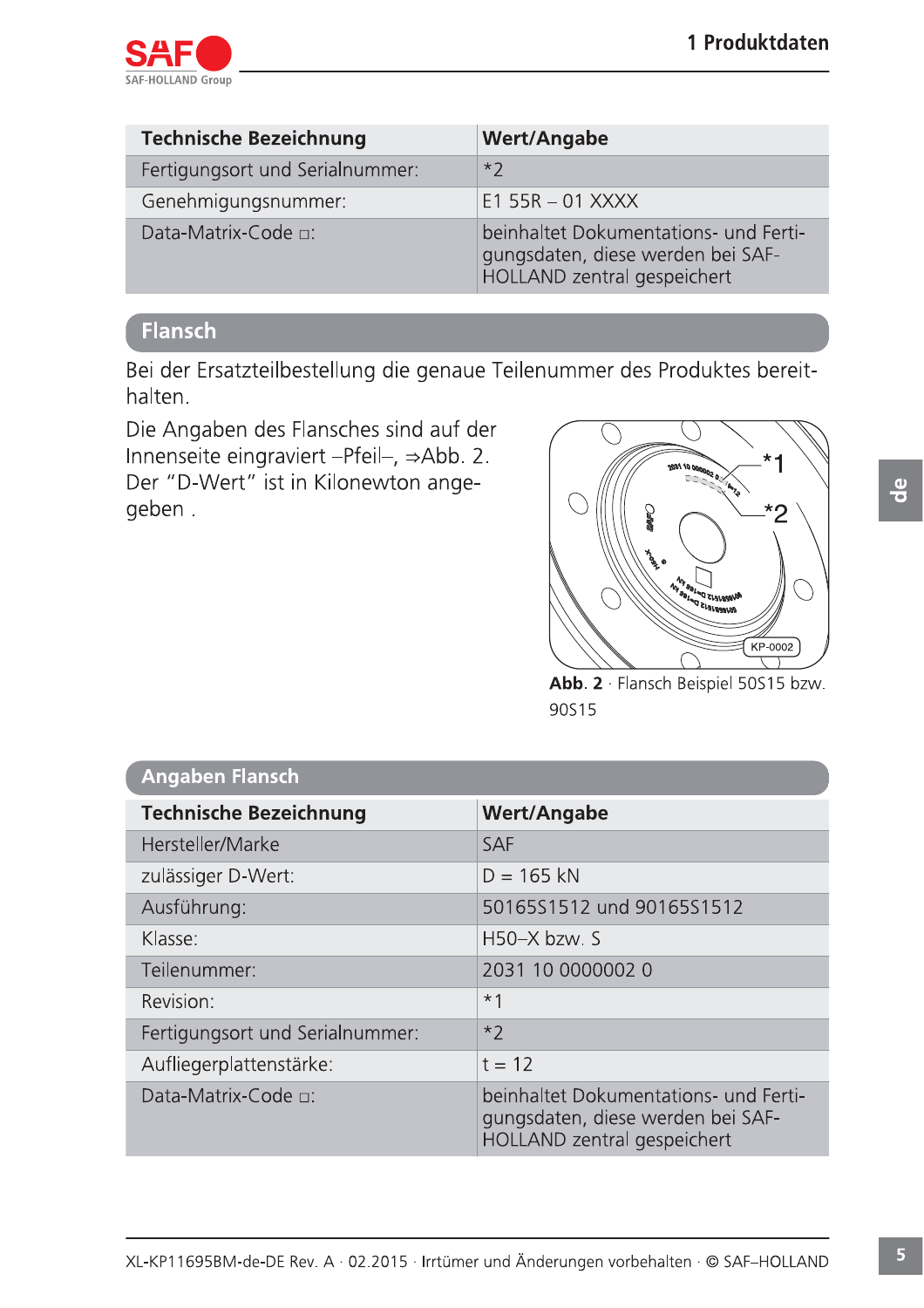

# 1.3 Typenbezeichnung

### Kennzeichnung

Nachfolgendes Beispiel ist eine Beschreibung der Typenkennzeichnung ⇒Abb. 3. Die Buchstaben sind durch ein "X" und die Zahlen mit "0" gekennzeichnet.



Abb. 3 · Erklärung der Kennzeichnung

- Größe:  $\mathbf{1}$ 
	- $50 = 2$  Zoll
	- $90 = 3.5$  Zoll
- 2 D-Wert:
	- $165 = 165$  kN  $\bullet$
	- $320 = 320$  kN  $\bullet$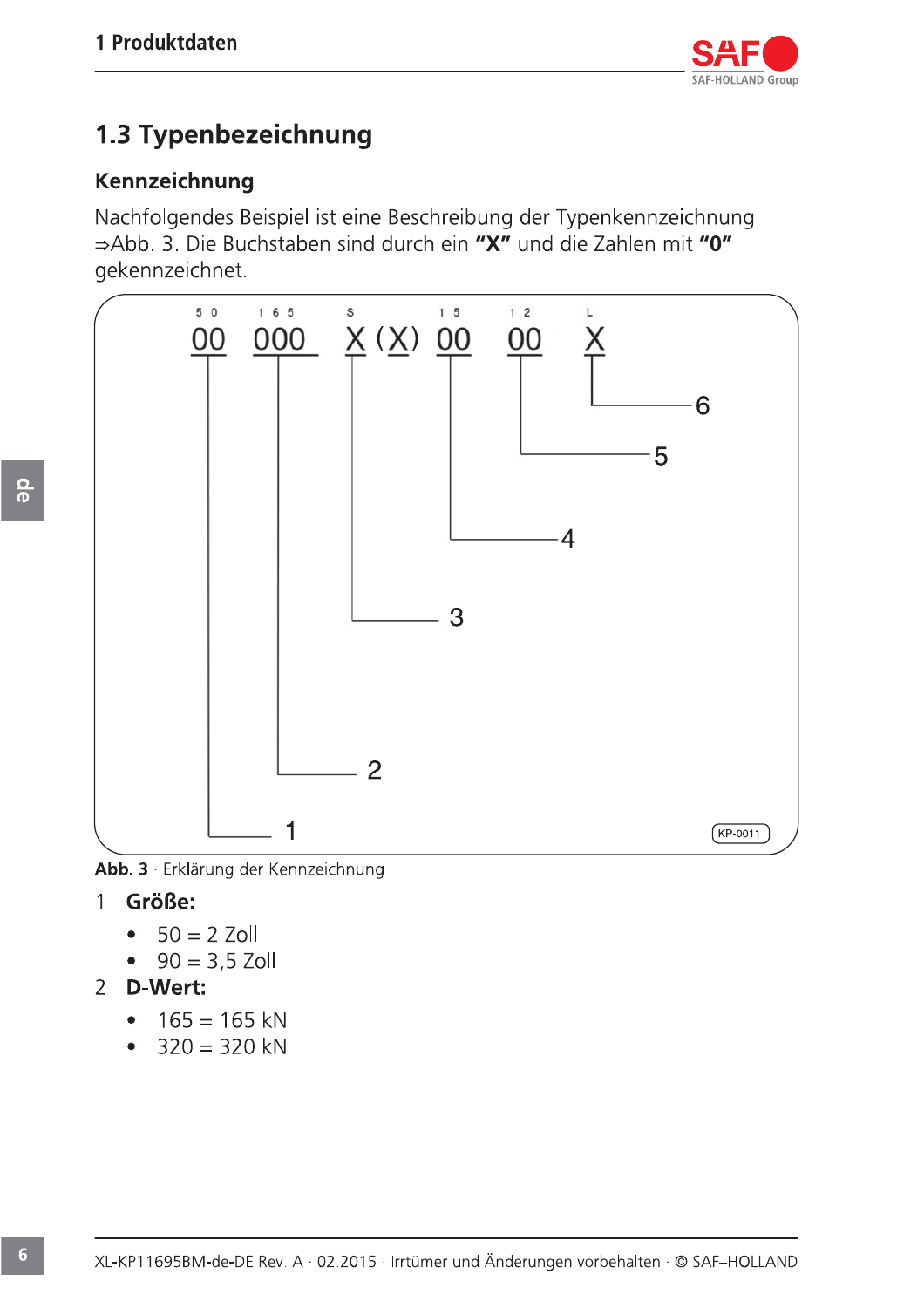



# Hinweis:

Für die Typengenehmigung wird der D-Wert nicht berücksichtigt.

### **Befestigungen:**  $\mathsf{B}$

- $S = mit Schrauben$
- $M = mit Muttern$

### 4 Teilkreisdurchmesser:

- $15 = 150$  mm
- $18 = 180$  mm  $\bullet$

### **Stärke Sattelaufliegerplatte:** 5

- $06 = 6$  mm
- $08 = 8$  mm
- $10 = 10$  mm  $\bullet$
- $12 = 12$  mm  $\bullet$
- $16 = 16$  mm

## 6 Kennzeichnung spezieller Typen:

 $L =$  Lenkung  $\bullet$ 



### **Hinweis:**

Für die Typengenehmigung wird die Stärke der Sattelaufliegerplatte nicht berücksichtigt.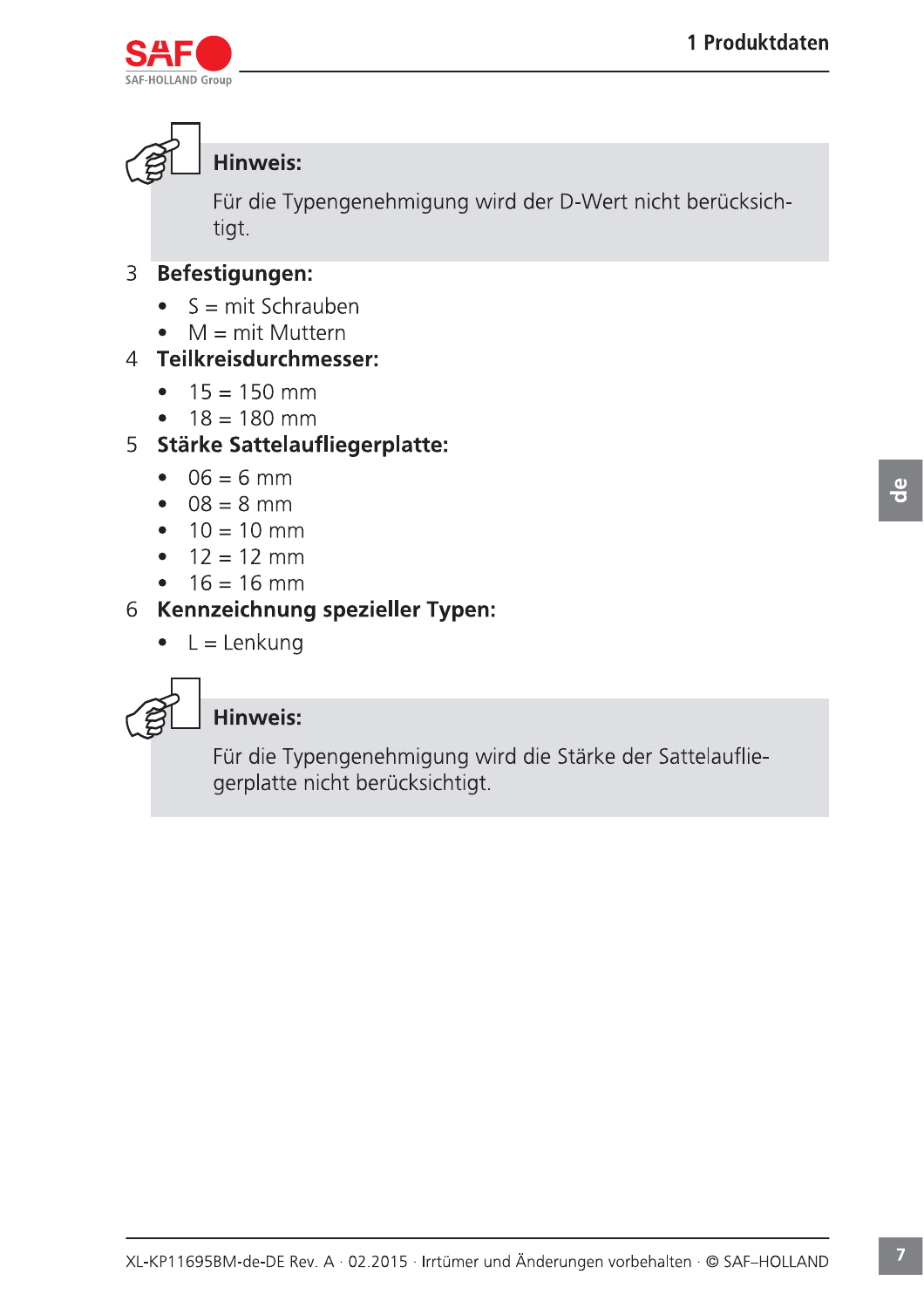

## Typenübersicht

**Typ 50S15** 

| . .                                                                  |                                                    |              |                      |                               |         |              |                |  |
|----------------------------------------------------------------------|----------------------------------------------------|--------------|----------------------|-------------------------------|---------|--------------|----------------|--|
|                                                                      | <b>Typ 50S15</b>                                   |              |                      | Verbau mit Flansch-Ausführung |         |              |                |  |
|                                                                      |                                                    |              |                      | $+GF+$                        |         |              | <b>HOLLAND</b> |  |
| Ausführung                                                           | Auflieger-Plattenstärke<br>in mm<br>m <sub>m</sub> | D-Wert in kN | ECE-Genehmigungs-Nr. | D-Wert in kN                  | Гур     | D-Wert in kN | Тур            |  |
| 50165S1512                                                           | 12                                                 |              |                      |                               |         |              |                |  |
| 50165S1510                                                           | 10                                                 |              | E1 55R-              |                               |         |              |                |  |
| 50165S1508                                                           | 8                                                  | 165          | 01 2289              | 162,4                         | 101 109 | 165          | 65             |  |
| 50165S1506                                                           | 6                                                  |              |                      |                               |         |              |                |  |
| Die Zapfen des SAF-Typs 50S15 dürfen mit den entsprechenden Flansch- |                                                    |              |                      |                               |         |              |                |  |

Ausführungen von +GF+ und HOLLAND verbaut werden.

| <b>Typ 50S15L</b> |                                          |              |                      |              |         |
|-------------------|------------------------------------------|--------------|----------------------|--------------|---------|
| <b>Typ 50S15L</b> | <b>Verbau mit Flansch-</b><br>Ausführung |              |                      |              |         |
|                   | $+GF+$                                   |              |                      |              |         |
| Ausführung        | Auflieger-Plattenstärke<br>in mm         | D-Wert in kN | ECE-Genehmigungs-Nr. | D-Wert in kN | Тур     |
| 50165S1512L       | 12                                       | 165          | E1 55R-01            |              | 101 109 |
| 50165S1510L       | 10                                       |              | 2422                 | 162,4        |         |

 $\frac{1}{\Theta}$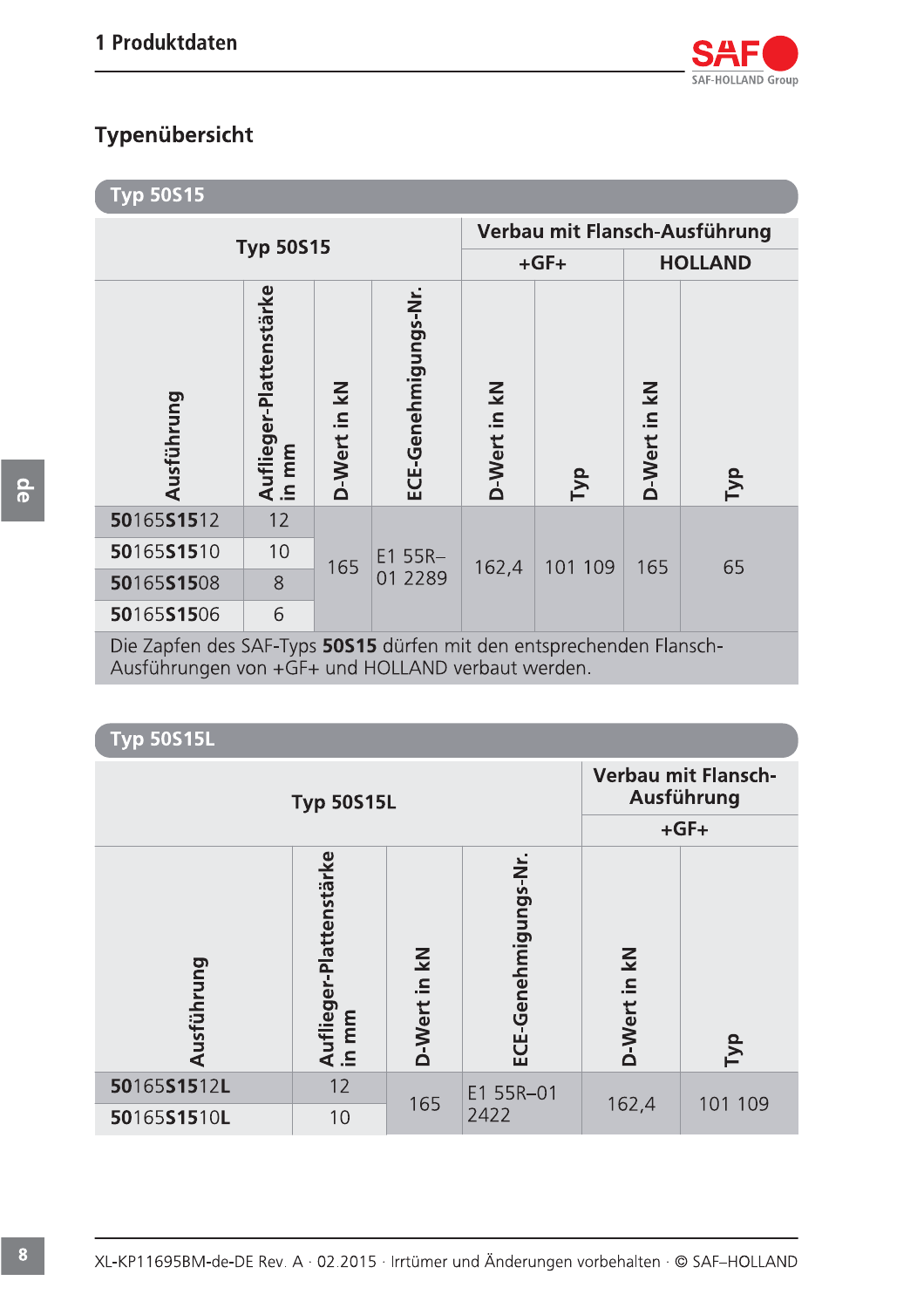

|                                                                       | <b>Typ 50S15L</b>                |              |                      |              | <b>Verbau mit Flansch-</b><br>Ausführung |
|-----------------------------------------------------------------------|----------------------------------|--------------|----------------------|--------------|------------------------------------------|
|                                                                       |                                  |              |                      |              | $+GF+$                                   |
| Ausführung                                                            | Auflieger-Plattenstärke<br>in mm | D-Wert in kN | ECE-Genehmigungs-Nr. | D-Wert in kN | Typ                                      |
| 50165S1508L                                                           | 8                                | 165          | E1 55R-01<br>2422    | 162,4        | 101 109                                  |
| Die Zapfen des SAF-Typs 50S15L dürfen mit den entsprechenden Flansch- |                                  |              |                      |              |                                          |

### Lyp 90515

| E1 55R-01<br>165<br>162,4<br>101 109<br>50165S1508L<br>8<br>2422                                                                     |  |  |  |  |  |  |  |  |
|--------------------------------------------------------------------------------------------------------------------------------------|--|--|--|--|--|--|--|--|
| Die Zapfen des SAF-Typs 50S15L dürfen mit den entsprechenden Flansch-<br>Ausführungen von +GF+ verbaut werden.                       |  |  |  |  |  |  |  |  |
| <b>Typ 90S15</b>                                                                                                                     |  |  |  |  |  |  |  |  |
| Verbau mit Flansch-Ausführung<br><b>Typ 90S15</b>                                                                                    |  |  |  |  |  |  |  |  |
| $+GF+$<br><b>HOLLAND</b>                                                                                                             |  |  |  |  |  |  |  |  |
| Auflieger-Plattenstärke<br>in mm<br>ECE-Genehmigungs-Nr.<br>D-Wert in kN<br>D-Wert in kN<br>D-Wert in kN<br>Ausführung<br>Тур<br>Typ |  |  |  |  |  |  |  |  |
| 90165S1512<br>12<br>E1 55R-                                                                                                          |  |  |  |  |  |  |  |  |
| 165<br>67<br>90165S1510<br>10<br>162,4<br>101 169<br>165<br>01 2371<br>90165S1508<br>8                                               |  |  |  |  |  |  |  |  |
| Die Zapfen des SAF-Typs 90S15 dürfen mit den entsprechenden Flansch-<br>Ausführungen von +GF+ und HOLLAND verbaut werden.            |  |  |  |  |  |  |  |  |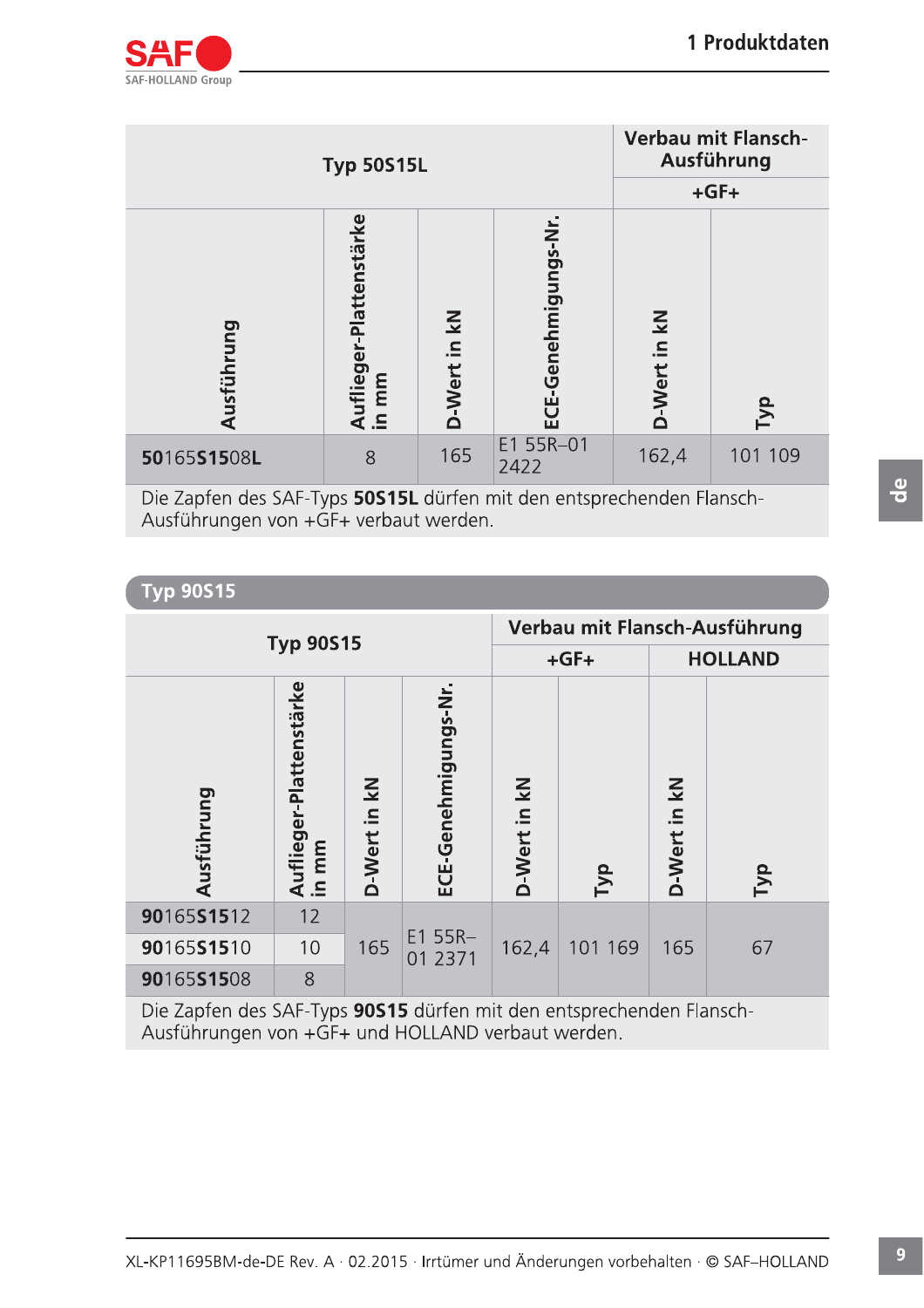

| <b>Typ 90S15L</b> |                                  | <b>Verbau mit Flansch-</b><br>Ausführung<br>$+GF+$ |                          |                                         |         |
|-------------------|----------------------------------|----------------------------------------------------|--------------------------|-----------------------------------------|---------|
| Ausführung        | Auflieger-Plattenstärke<br>in mm | D-Wert in kN                                       | CE-Genehmigungs-Nr.<br>ய | D-Wert in kN                            | Гур     |
| 90165S1512L       | 12                               |                                                    |                          |                                         |         |
| 90165S1510L       | 10                               | 165                                                | E1 55R-01<br>2421        | 162,4                                   | 101 169 |
| 90165S1508L       | 8                                |                                                    | <b>The Control</b>       | the contract of the contract of<br>$-1$ |         |

Die Zapfen des SAF-Typs 90S15L dürfen mit den entsprechenden Flansch-Ausführungen von +GF+ verbaut werden.

### **Typ 50S18**

|                  |                                  | Verbau mit Flansch-Ausführung |                      |                        |         |                 |                |
|------------------|----------------------------------|-------------------------------|----------------------|------------------------|---------|-----------------|----------------|
| <b>Typ 50S18</b> |                                  |                               |                      | $+GF+$                 |         |                 | <b>HOLLAND</b> |
| Ausführung       | Auflieger-Plattenstärke<br>in mm | in kN<br><b>D-Wert</b>        | ECE-Genehmigungs-Nr. | in kN<br><b>D-Wert</b> | Гур     | in kN<br>D-Wert | Тур            |
| 50165S1816       | 16                               | 165                           | E1 55R-<br>01 2418   | 162,4                  | 102 022 | 165             | 66             |
| $ -$             | $\sim$ $\sim$ $\sim$             |                               |                      |                        |         |                 |                |

Die Zapfen des SAF-Typs 50S18 dürfen mit den entsprechenden Flansch-Ausführungen von +GF+ und HOLLAND verbaut werden.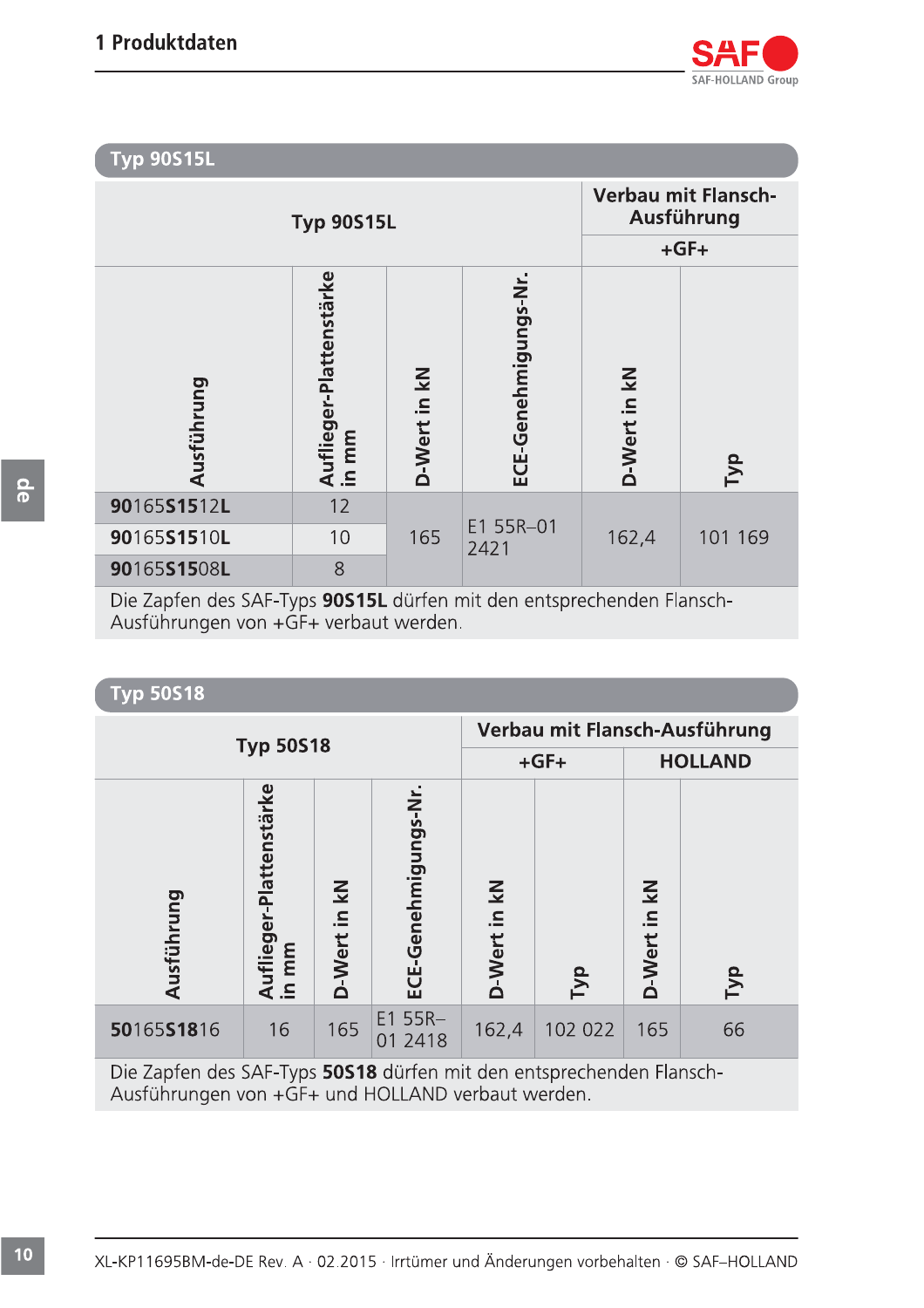

### **Typ 50S18L Verbau mit Flansch-**Ausführung **Typ 50S18L**  $+GF+$ Auflieger-Plattenstärke<br>in mm ECE-Genehmigungs-Nr. D-Wert in kN D-Wert in kN Ausführung Тур E1 55R-01 50165S1816L 162,4 16 165 102 022 2428

Die Zapfen des SAF-Typs 50S185L dürfen mit den entsprechenden Flansch-Ausführungen von +GF+ verbaut werden.

### Typ 90S18

| __                                                                   |                                      |                 |                           |                 |                               |                 |     |  |
|----------------------------------------------------------------------|--------------------------------------|-----------------|---------------------------|-----------------|-------------------------------|-----------------|-----|--|
| <b>Typ 90S18</b>                                                     |                                      |                 |                           |                 | Verbau mit Flansch-Ausführung |                 |     |  |
|                                                                      |                                      |                 |                           |                 | <b>HOLLAND</b><br>$+GF+$      |                 |     |  |
| Ausführung                                                           | Auflieger-Plattenstärke<br>mm<br>.≘. | in kN<br>D-Wert | CE-Genehmigungs-Nr.<br>ய் | in kN<br>D-Wert | Гур                           | in kN<br>D-Wert | Тур |  |
| 90320S1816                                                           | 16                                   | 320             | $E1$ 55R-<br>01 2426      | 320             | 102 021                       | 200             | 63  |  |
| Die Zapfen des SAF-Typs 90S18 dürfen mit den entsprechenden Flansch- |                                      |                 |                           |                 |                               |                 |     |  |

Ausführungen von +GF+ und HOLLAND verbaut werden.

 $\mathbf{e}$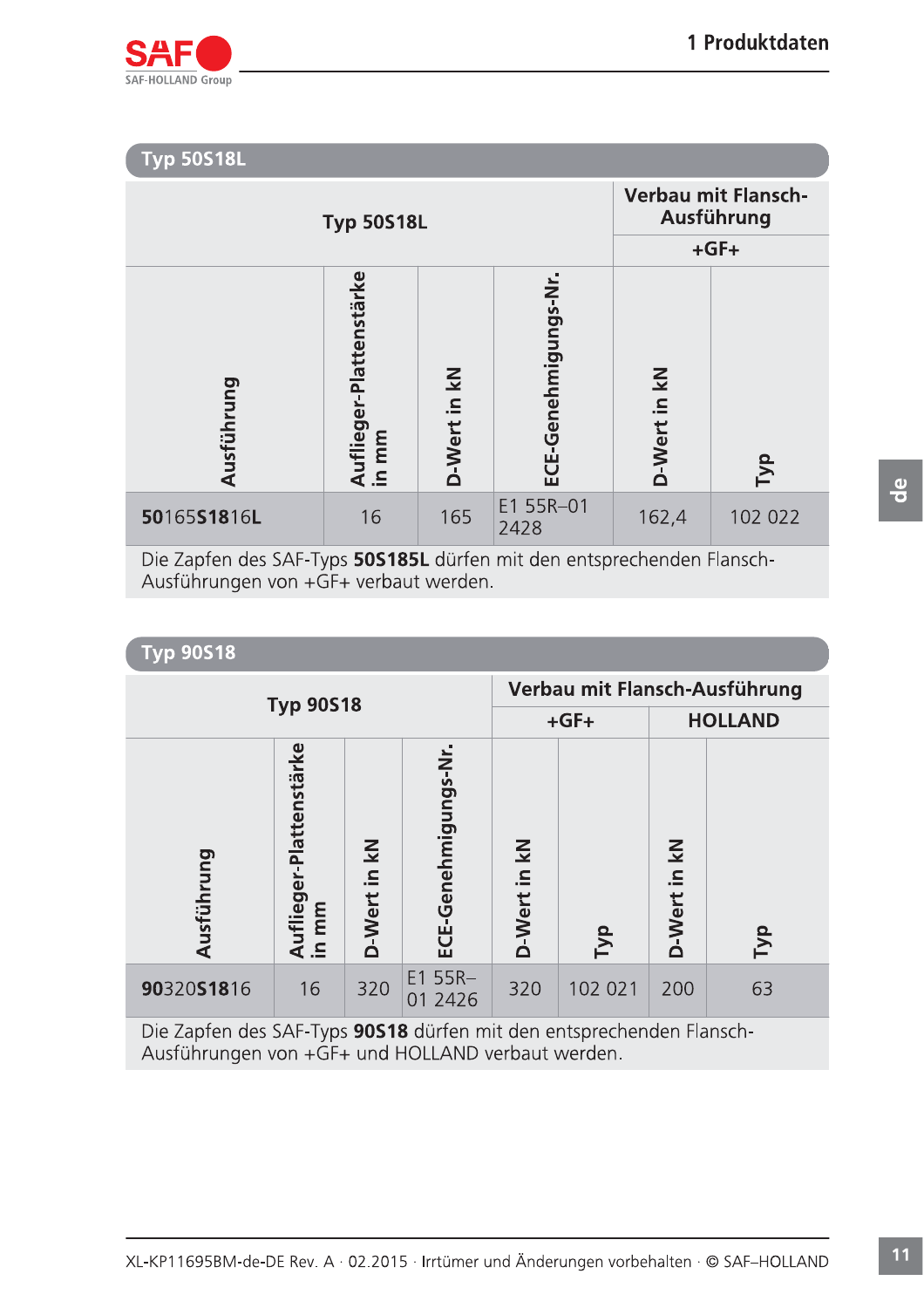| <b>Typ 90S18L</b> |                                  | <b>Verbau mit Flansch-</b><br>Ausführung<br>$+GF+$ |                           |     |         |
|-------------------|----------------------------------|----------------------------------------------------|---------------------------|-----|---------|
| Ausführung        | Auflieger-Plattenstärke<br>in mm | D-Wert in kN                                       | CE-Genehmigungs-Nr.<br>ய் |     | Гур     |
| 90165S1816L       | 16                               | 320                                                | E1 55R-01<br>2425         | 320 | 102 021 |

Die Zapfen des SAF-Typs 90S18L dürfen mit den entsprechenden Flansch-Ausführungen von +GF+ verbaut werden.

# 2 Ersatzteilbestellung

Bei der Original-Ersatzteilbestellung von SAF-HOLLAND ist auf die Baugruppen des jeweiligen Produktes zu achten.

Nachbauteile beeinflussen die Funktion des Produktes negativ, weisen geringere Standzeiten sowie Risiken und Gefahren auf, die nicht von SAF-HOLLAND abgeschätzt werden können. Außerdem erhöhen sie den Prüfaufwand.

Für die technische Betreuung der SAF-HOLLAND Produkte sowie die Bereitstellung von Teilen steht ein dichtes Servicenetz von SAF-HOLLAND Partnerbetrieben zur Verfügung (siehe Rückseite bzw. im Internet unter www.safholland.com).

Weitere Hinweise zur Ersatzteilidentifikation finden Sie auf unserer Homepage www.safholland.com im Bereich Aftermarket.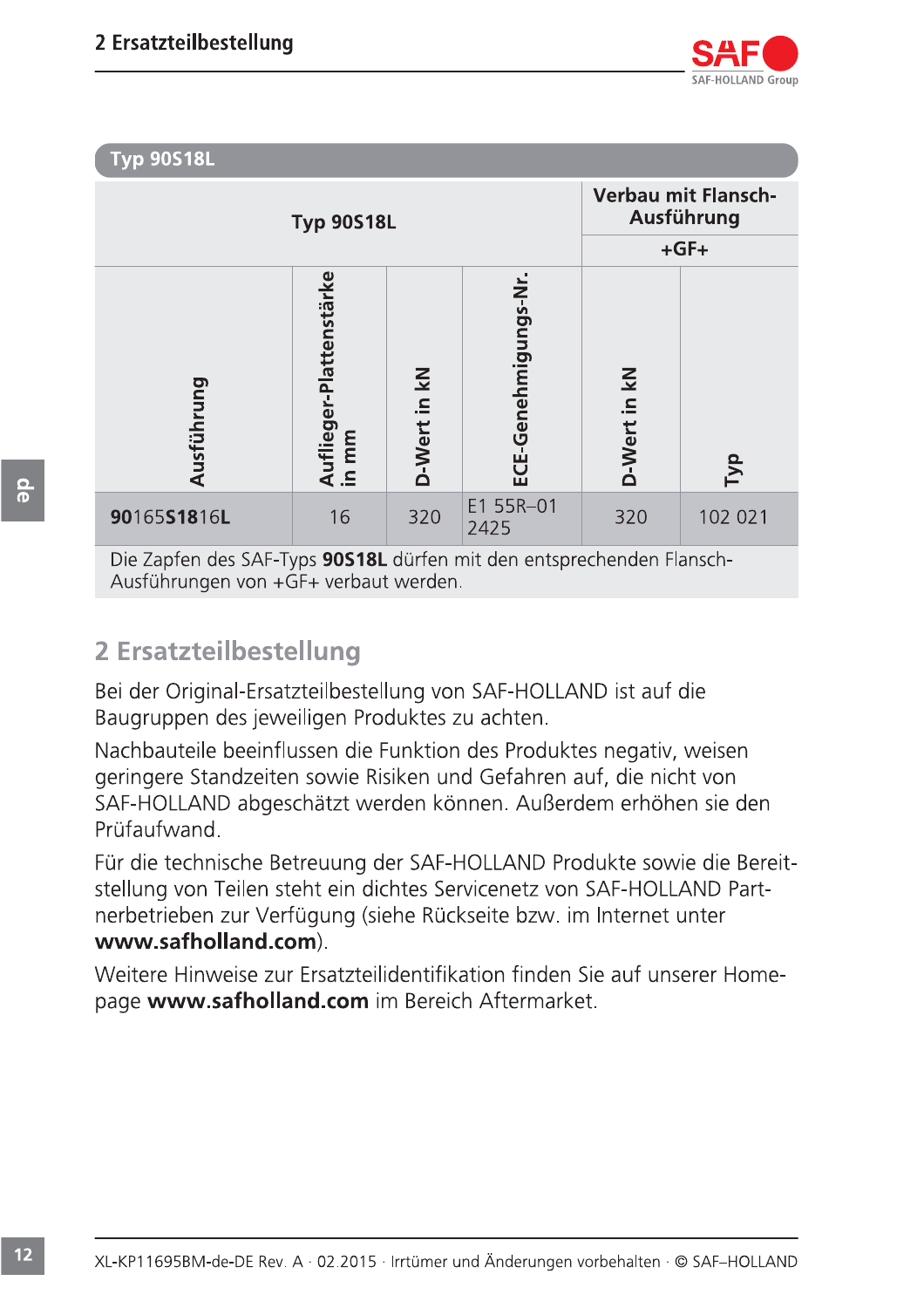

Aktualisierungen werden im Bedarfsfall im Internet unter www.safholland.com veröffentlicht.

# **3 Allgemeine Informationen**

# 3.1 Haftung

Es gelten grundsätzlich die "Allgemeinen Liefer- und Geschäftsbedingungen" von SAF-HOLLAND.

SAF-HOLLAND schließt Haftungsansprüche bei Personen- und Sachschäden aus, die auf eine oder mehrere der folgenden Ursachen zurückzuführen sind:

- Nicht bestimmungsgemäße Verwendung des Produktes ⇒Seite 14.  $\bullet$
- Nichtbeachten der Betriebsanleitung sowie der darin enthaltenen Sicherheitshinweise ⇒Seite 16.
- eigenmächtige bauliche Veränderungen des Produktes,  $\bullet$
- mangelhaften Einbau vom Produkt, die Verschleiß unterliegen  $\bullet$ ⇒Seite 17,
- nicht sachgemäß und nicht rechtzeitig durchgeführte Wartungsarbeiten  $\bullet$  $\Rightarrow$ Seite 27.
- · die Verwendung anderer als originalen Ersatzteile von SAF-HOLLAND⇒Seite 12,
- die Verwendung von beschädigten Teilen,  $\bullet$
- Katastrophenfälle durch Fremdeinwirkung und höhere Gewalt.  $\bullet$

# 3.2 Garantien und Allgemeine Geschäftsbedingungen

Hinweise zu aktuellen Garantien und Allgemeinen Liefer- und Geschäftsbedingungen (AGB's) befinden sich auf unserer Homepage www.safholland.com im Bereich Verkauf.

# 3.3 Umweltschutz

Alle bei der Wartung, Pflege und Reparatur des Produktes anfallenden Bauteile, Hilfs- und Betriebsstoffe sind umweltgerecht zu entsorgen.

Recycelbare Bauteile sind von Öl und Schmierstoffen befreit wieder in den Wertstoffkreislauf zurückzuführen. Dabei sind die Entsorgungshinweise der jeweiligen Hilfs- und Betriebsstoffe und die gültigen nationalen bzw. regionalen Bestimmungen zu beachten.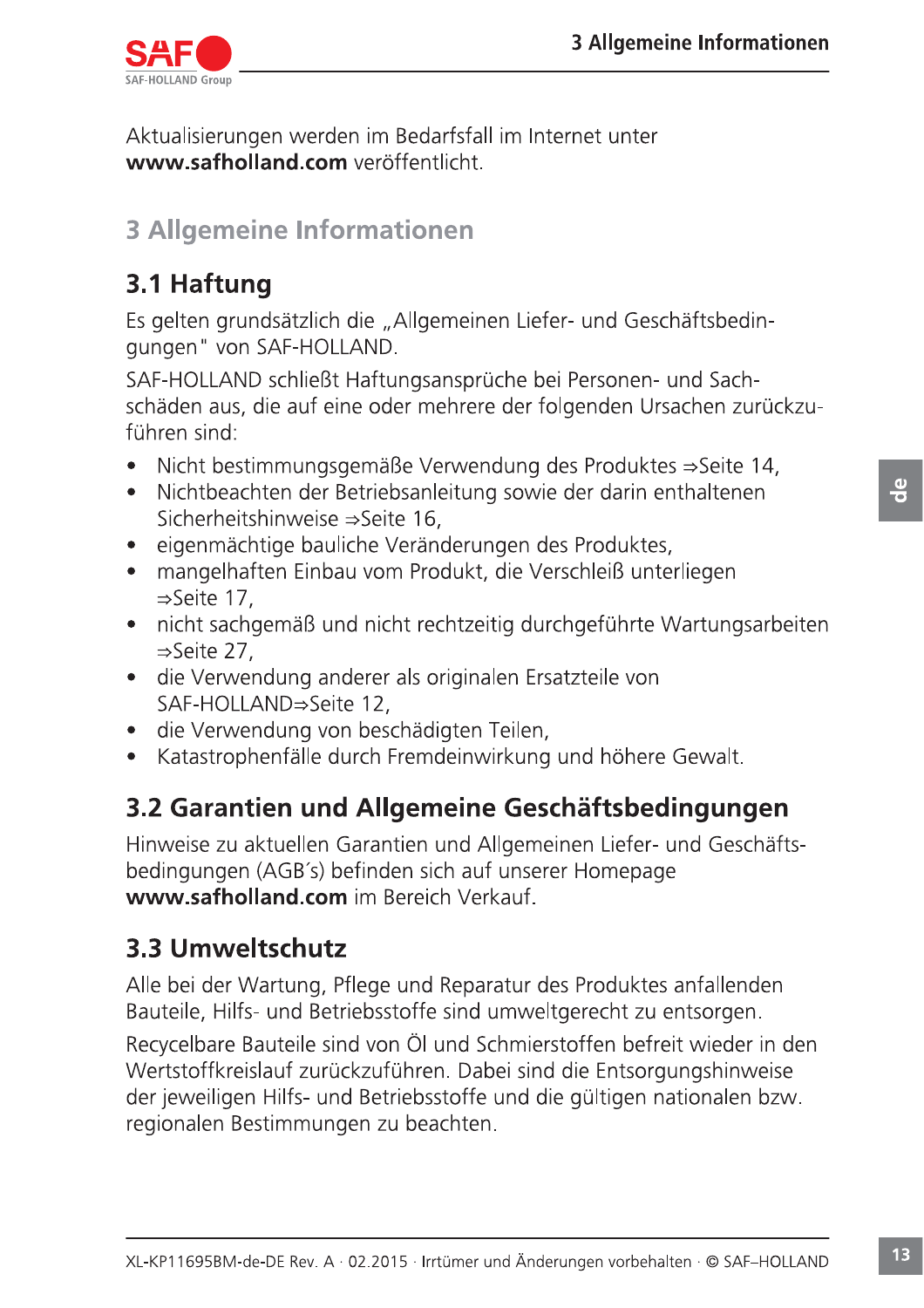

# **4 Sicherheit**

# 4.1 Zielgruppe

Das Kapitel **Prüfung** in der Betriebsanleitung beschränken sich ausschließlich auf den Gebrauch durch den Betreiber und durch ihn autorisierte und unterwiesene Personen.

Der Betreiber hat sicherzustellen, dass die durch ihn autorisierten Personen regelmäßig in den Inhalten der Betriebsanleitung, insbesondere der darin enthaltenen Sicherheitshinweise, unterwiesen werden.

Das Kapitel Einbau und Inbetriebnahme beschränkt sich ausschließlich auf den Gebrauch durch den Erstausrüster (OEM) und durch ihn autorisierte und unterwiesene Personen.

Das Kapitel Wartung beschränkt sich ausschließlich auf den Gebrauch durch autorisierten Fachwerkstätten und durch entsprechend ausgebildetes Personal unter Verwendung von geeigneten Werkzeugen und sicheren Verfahren

# 4.2 Bestimmungsgemäße Verwendung

Das Produkt ist nach dem Stand der Technik und den anerkannten sicherheitstechnischen Regeln gebaut. Dennoch können bei der Verwendung Gefahren für den Bediener oder Dritte bzw. Beschädigungen des Gerätes und anderer Sachwerte entstehen.

Zur bestimmungsgemäßen Verwendung gehört auch:

- das Beachten der Betriebsanleitung und die Umsetzung der in der  $\bullet$ Betriebsanleitung angegebenen Arbeitsschritte,
- das Einhalten der Leistungsgrenzen ⇒Abb. 1.2 und des Produktes.  $\bullet$
- die Einhaltung aller Einbauangaben  $\Rightarrow$  Seite 17,  $\bullet$
- die Einhaltung aller Wartungsangaben ⇒Seite 30,  $\bullet$
- die Verwendung der aufgeführten Hilfs- und Betriebsstoffe  $\Rightarrow$  Seite 30  $\bullet$ sowie deren umweltgerechte Entsorgung ⇒Seite 13.

Eine betriebssichere Funktion wird nur bei Einhaltung aller für das Produkt geltenden Anweisungen, Einstellungen und Leistungsgrenzen gewährleistet.

# 4.3 Nicht bestimmungsgemäße Verwendung

- Verwendung mit nicht genormten oder beschädigten Zugsattelzapfen  $\bullet$ z.B. verbogen, falsche Größe bzw. falsche Abmessung, an verbogene Aufliegerplatten montiert,
- Befestigung von Hebevorrichtungen,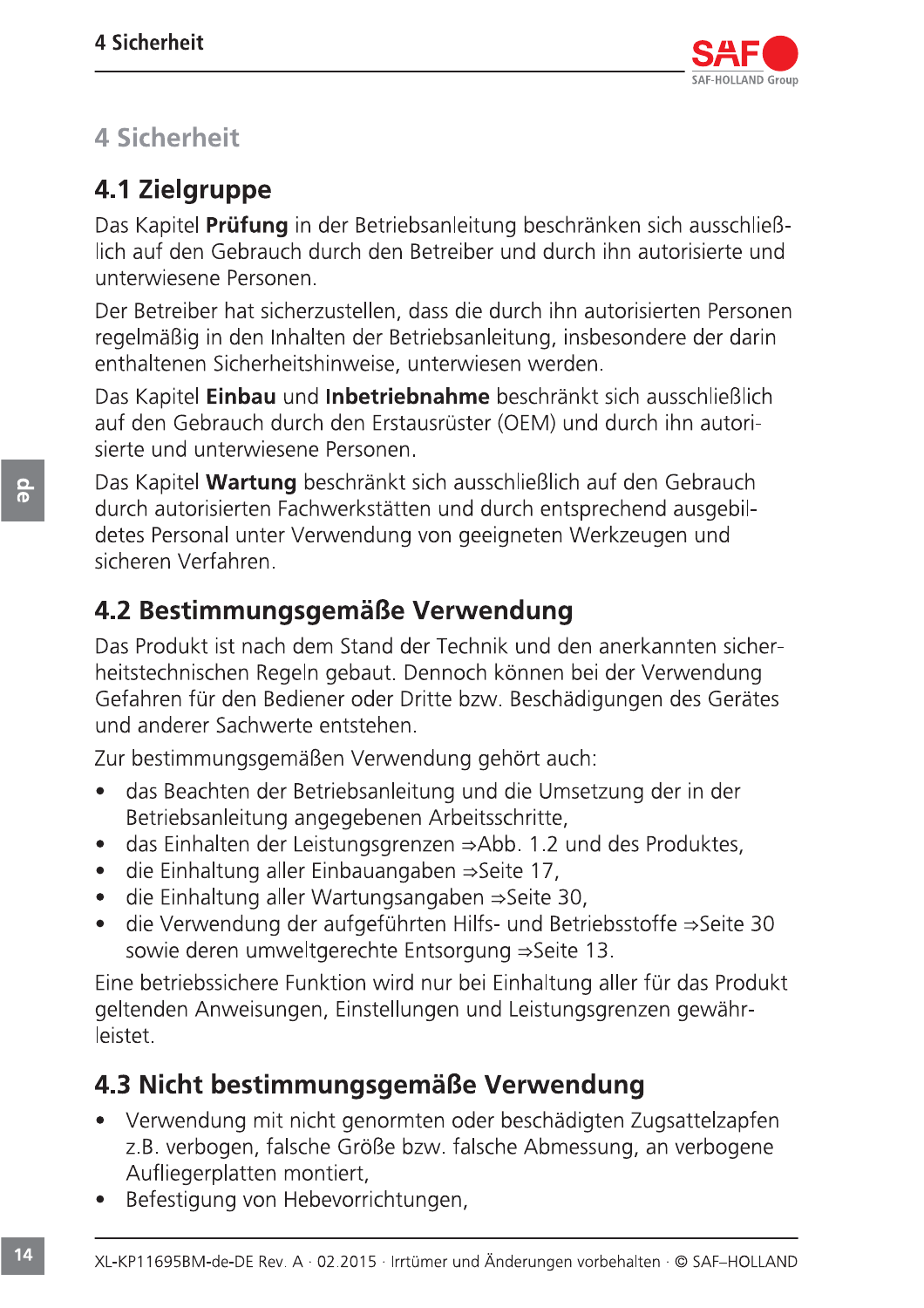

- Transport von Lasten, die eine zulässige Sattellast oder den D-Wert  $\bullet$ überschreiten.
- mit geknicktem Sattelzug, eine Kippvorrichtung benutzen,  $\bullet$
- andere Anwendungen als die Empfohlenen.  $\bullet$

# 4.4 Verwendete Sicherheitshinweise und Symbole

Mit den folgenden Symbolen sind besonders wichtige Informationen bzw. Textstellen gekennzeichnet. Stellen Sie sicher, diese vor Arbeiten mit dem Produkt immer zu lesen und zu beachten.



# Gefahr!

Dieser Sicherheitshinweis mit dem Signalwort warnt vor einem möglichen Sicherheitsrisiko oder vor schweren und tödlichen Verletzungen!



# Vorsicht!

Dieser Sicherheitshinweis mit dem Signalwort warnt vor möglichen Schäden am Produkt!



# Hinweis:

Kennzeichnung besonderer Anwendertipps und anderer besonders nützlicher oder wichtiger Informationen für effizientes Arbeiten sowie wirtschaftliche Nutzung.

# 4.5 Kennzeichnung von Textstellen

- Kennzeichnung von Handlungsanweisungen und Informationen in  $\bullet$ Sicherheitshinweisen
- 1., 2., 3., ... Kennzeichnung von Arbeitsschritten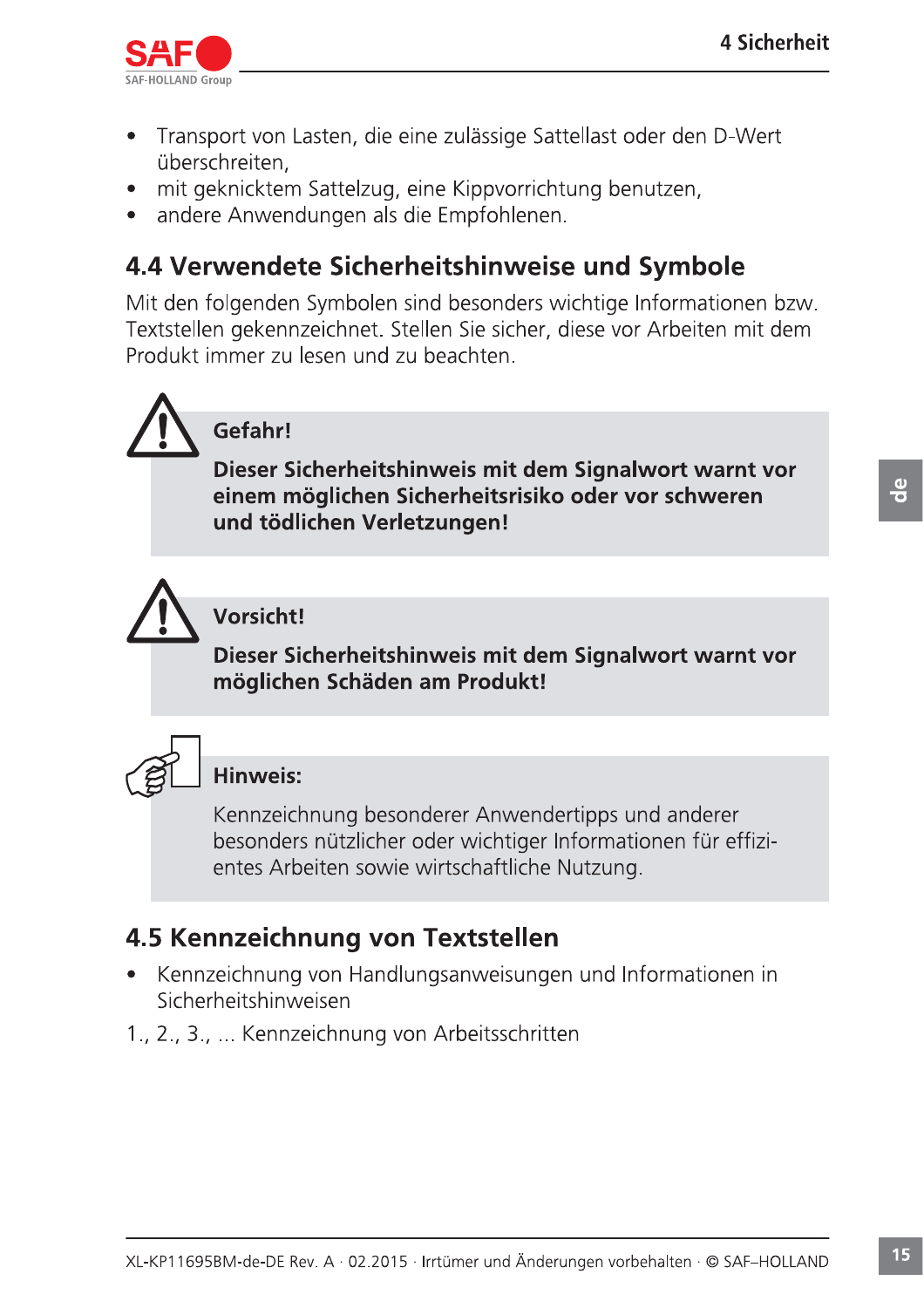

# 4.6 Aligemeine Sicherheitshinweise

Bitte beachten Sie zur Erhaltung der Betriebs- und Verkehrssicherheit inrer SAF-HOLLAND Zugsatteizapfen unbedingt folgende Sicherheitshinweise:

# Gefahr!

# **SAFACTS**<br>
SAF-HOLLAND Group<br>
der Betriebs- und Verkehrssicher-<br>
Elzapfen unbedingt folgende<br>
SAF-HOLLAND Group<br>
Elzapfen unbedingt folgende<br>
führen können!<br>
SAF-HOLLAND Group<br>
SAF-HOLLAND Group<br>
TREAD AND Group<br>
TREAD AND Gefahr schwerer Verkehrsunfalle durch Verlust der Verkehrs- und Betriebssicherheit, die zu schweren ( nder Sie zur Erhaltung der Betriebs- und Verkehrssicher-<br>1994-HOLLAND Zugsattelzapfen unbedingt folgende<br>1994-HOLLAND Zugsattelzapfen unbedingt folgende<br>1994-Hollin verkehrs- und Betriebssicherheit, die zu schweren oder<br>19 verletzungen führen konnen! Sefahr!<br>
Sefahr schwerer Verkehrsunfälle durch Verlust der Verkehrsund Betriebsischerheit, die zu schweren oder<br>
relieflem Verletzungen führen können!<br>
Betriebsischer Nörden, sowie beim Klippen von Satiralu-<br>
liegen muss

### **Betrieb**

- Beim Be- und Entladen, sowie beim Kippen von Sattelaufliegern muss die Fahrzeugkombination gestreckt sein.
- Es dürfen keine eigenmächtigen Veränderungen am Zugsattelzapfen vorgenommen werden – dies gilt auch für Schweißarbeiten - Erlöschen der Bauartgenehmigung.
- Alle geplanten Veränderungen müssen von SAF-HOLLAND vor ihrer Ausführung schriftlich genehmigt werden.

# Aligemeine Sicherheitshinweise

- Der Zugsattelzapfen ist nur bestimmungsgemäß  $\Rightarrow$ Seite 14 zu verwenden .
- Es sind alle Anweisungen im Kapitel Haftung⇒Seite 13 zu beachten.
- Der Zugsattelzapfen ist nur in einwandfreiem und funktionstüchtigen Zustand zu verwenden.
- Die Einrichtung ist regelmäßig, mindestens jedoch 2x jährlich durch qualifiziertes oder autorisiertes Fachpersonal auf ihre Funktionstüchtigkeit zu überprüfen.
- Die erforderliche persönliche Schutzausrüstung muss für das Bedienungs-, Wartungs- und Reparaturpersonal zur Verfügung stehen und benutzt werden.
- Die Betriebsanleitung ist stets in einem leserlichen Zustand mitzuführen und muss vollständig am Einsatzort des Systems zur Verfügung stehen.
- Der Zugsattelzapfen ist nur durch ein ausreichendes, qualifiziertes und autorisiertes Fachpersonal zu prüfen und in einer qualifizierten Fachwerkstätte zu reparieren.
- Der Zugsattelzapfen und der bearbeitete Bereich vom Flansch sind nicht zu überlackieren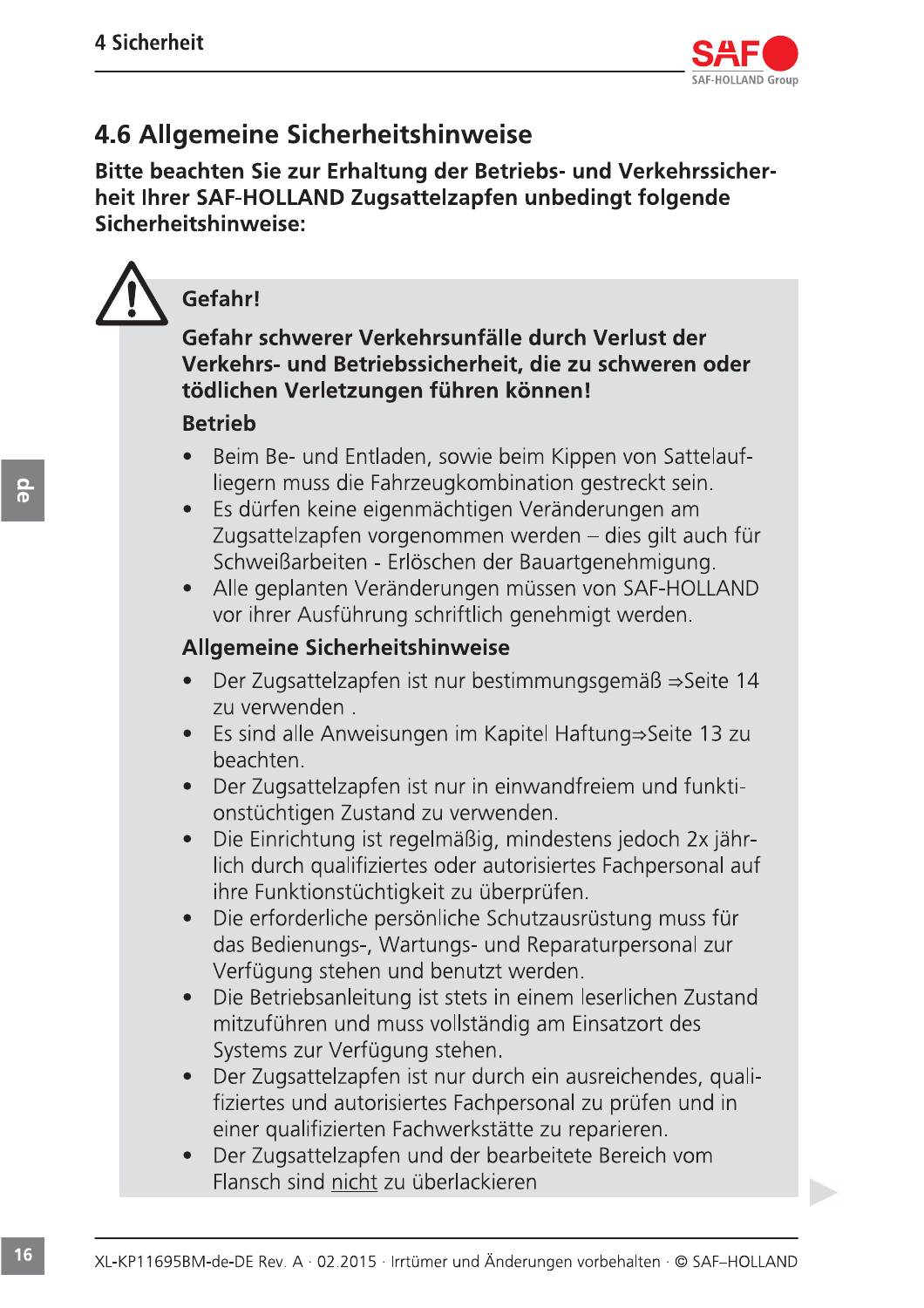



# Gefahr!

- Das betreffende Personal ist regelmäßig in allen zutreffenden Fragen von Arbeitssicherheit und Umweltschutz dieser Betriebsanleitung zu unterwiesen, insbesondere der darin enthaltenen Sicherheitshinweise.
- Beim Umgang mit dem Zugsattelzapfen gelten die  $\bullet$ einschlägigen Sicherheitsbestimmungen des jeweiligen Landes (z.B. Berufsgenossenschaft für Fahrzeughaltung in Deutschland).

# **Hinweis:**

### Informationen verfügbar halten: Diese Betriebsanleitung ist im Fahrzeug aufzubewahren.

Es muss gewährleistet sein, dass alle Personen die Tätigkeiten am Fahrzeug auszuführen haben, die Betriebsanleitung jederzeit einsehen können. Ergänzend zur Betriebsanleitung sind auch Betriebsanweisungen im Sinne des Arbeitsschutzgesetzes und der Arbeitsbenutzungsverordnung bereitzustellen.

# 5 Einbau

# 5.1 Allgemeine Hinweise zum Einbau

# Gefahr!

Gefahr schwerer Verkehrsunfälle durch Verlust der Verkehrs- und Betriebssicherheit die zu schweren oder tödlichen Verletzungen führen können!

Es sind grundsätzlich alle Sicherheitshinweise zu beachten  $\Rightarrow$ Seite 16.

 $\frac{1}{\sigma}$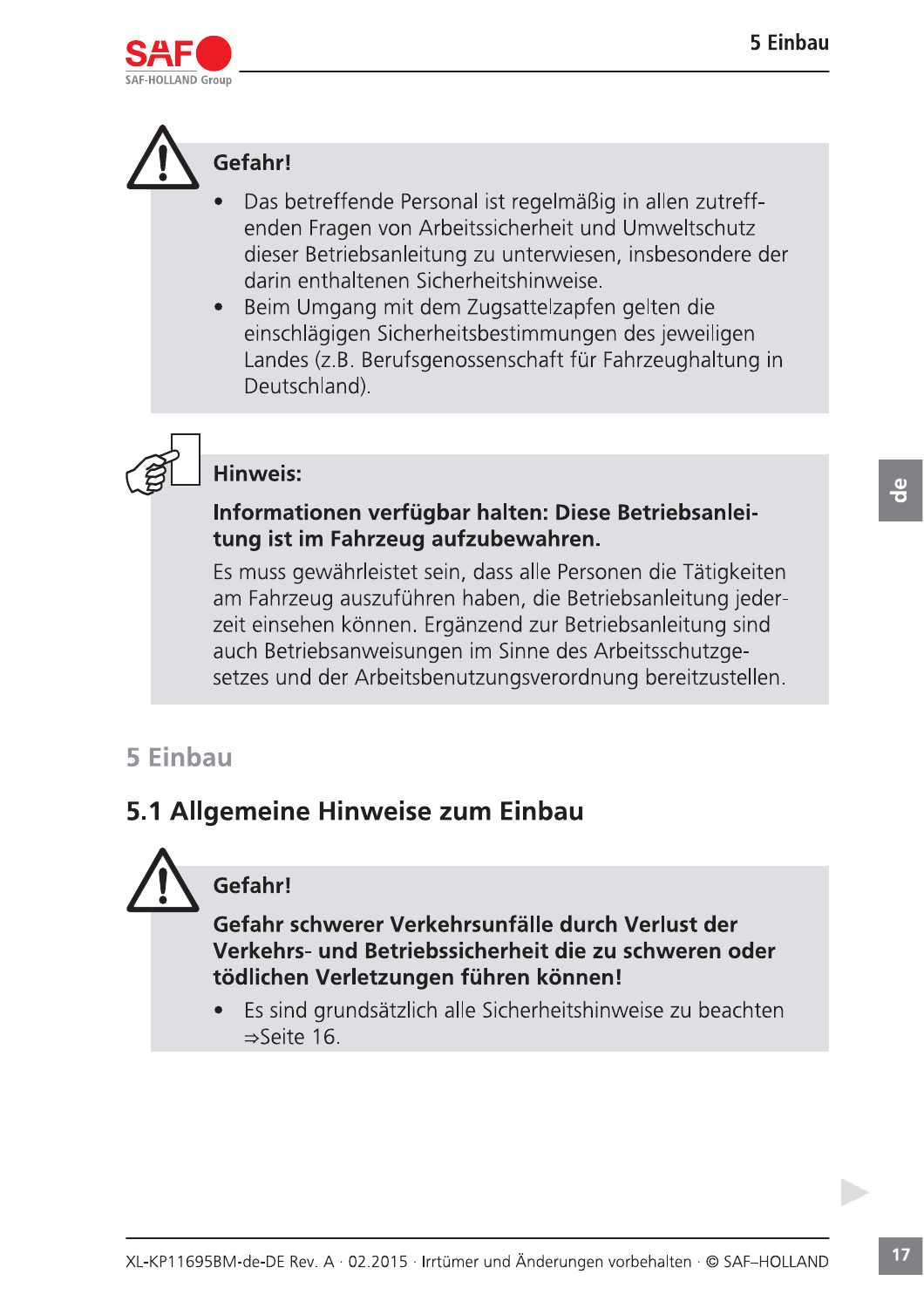



- Zugsattelzapfen sind genehmigungspflichtige Bauteile. Beschädigte, verformte sowie reparierte (z.B. geschweißte) Einzelteile entsprechen nicht mehr der erforderlichen Baugenehmigung und dürfen somit nicht mehr zum Einsatz gebracht werden. Außerdem gefährden Veränderungen die Verkehrssicherheit. Beim Austausch empfehlen wir die Verwendung von Original Ersatzteilen der SAF HOLLAND GmbH. Bei Verwendung von Nachbauteilen erlischt unsere Produktgarantie.
- Die Aufliegerplatte muss plan sein und darf weder Schweißnähte noch scharfe Kanten aufweisen. Unebene Aufliegerplatten bewirken einen unruhigen Lauf des Sattelkraftfahrzeuges, ein Wanken des Sattelanhängers und einen großen Verschleiß an der Sattelkupplungsplatte, am Verschluss und am Zugsattelzapfen.
- Die Sattelkupplung soll von der Aufliegerplatte in jeder Stellung vollständig überdeckt werden. Wir empfehlen, die Aufliegerplatten vorne, also an der Auffahrseite, nach oben abzukanten oder stark anzuschrägen.
- Die Zugsattelzapfen entsprechen den gültigen Normen, denen zufolge der Zapfen im eingebauten Zustand um ein toleriertes Längenmaß aus der Aufliegerplatte ragen muss. Vor dem Einbau sind daher die Planheit sowie die Stärke der Aufliegerplatte zu prüfen.
- Es ist zu beachten, dass sowohl die Aufliegerplatte als auch die Aufnahme des Zugsattelzapfens der Belastung und dem jeweiligen D-Wert entsprechend ausgesteift sein müssen  $\Rightarrow$  Seite 19.
- Der Einbau ist grundsätzlich von Fahrzeugbauern bzw. autorisierten Fachwerkstätten und durch entsprechend ausgebildetes Personal durchzuführen.
- Vor dem Einbau des Zugsattelzapfens sind alle beiliegenden Bauteile und der Zugsattelzapfen selbst auf Beschädigung zu prüfen.
- Es sind alle Anzugsdrehmomente zu beachten  $\Rightarrow$  Seite 31.
- Es sind die gesetzlichen Bestimmungen und anerkannten sicherheitstechnischen Regeln für den Einbau von Zugsattelzapfen des jeweiligen Einsatzlandes zu beachten.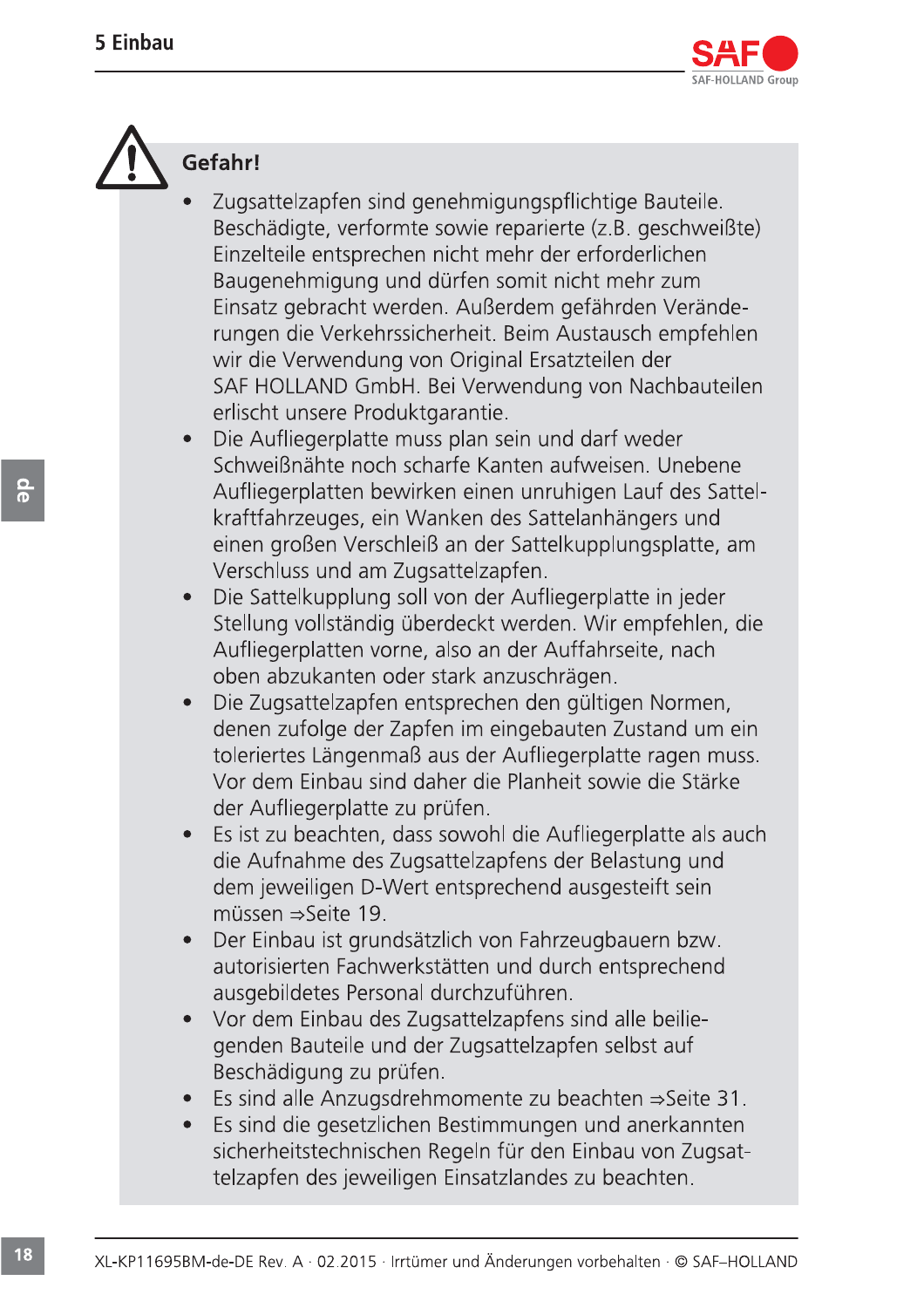



### **Hinweis:**

- Für den Aufbau des Zugsattelzapfens gelten die nationalen Zulassungsvorschriften.
- In Deutschland ist der Aufbau von Zugsattelzapfen zulas- $\bullet$ sungspflichtig (STVZO §19 - 21).
- Weiterhin sind die Forderungen des §13 FZV hinsichtlich der Daten in den Fahrzeugpapieren in Bezug auf zulässige Anhängelast zu erfüllen.

# 5.2 D-Wert / Zugsattelzapfen

# Gefahr!

### Gefahr schwerer Unfälle, durch Verlust der Verkehrsund Betriebssicherheit, die zu schweren oder tödlichen Verletzungen führen können!

- Für einen sicheren Betrieb darf der errechnete D-Wert nicht den festgelegten D-Wert bzw. maximale Sattelast der Sattelkupplung überschreiten.
- Bei Betrieb auf Baustellen oder unebenen Fahrbahnen den  $\bullet$ D-Wert oder Sattellast nicht vollständig ausnutzen. Es können höhere Kräfte entstehen.
- Um die Belastungsgrenzen des maximalen D-Wertes erreichen zu können, muss der Einbau entsprechend der SAF-HOLLAND Einbauanweisung durchgeführt werden.

Der Kennwert für die Belastbarkeit jedes Zugsattelzapfens ist der D-Wert, der am unteren Bund des Zapfens ⇒Abb. 1 abgelesen werden kann. Das Gewicht eines Fahrzeuges allein ist kein Äguivalent für die in den Verbindungseinrichtungen auftretenden Kräfte. Erst die Summe der Einflussgrößen bzw. deren Relation bestimmt die Kraft, die auf die Verbindungsrichtung einwirkt. Diese Kraft (Deichselkraft oder kurz D-Wert genannt) hängt mit der Sattellast, dem Gewicht der Sattelzugmaschine und dem Gewicht des Sattelaufliegers zusammen und wird auch bei der Typprüfung zugrunde gelegt.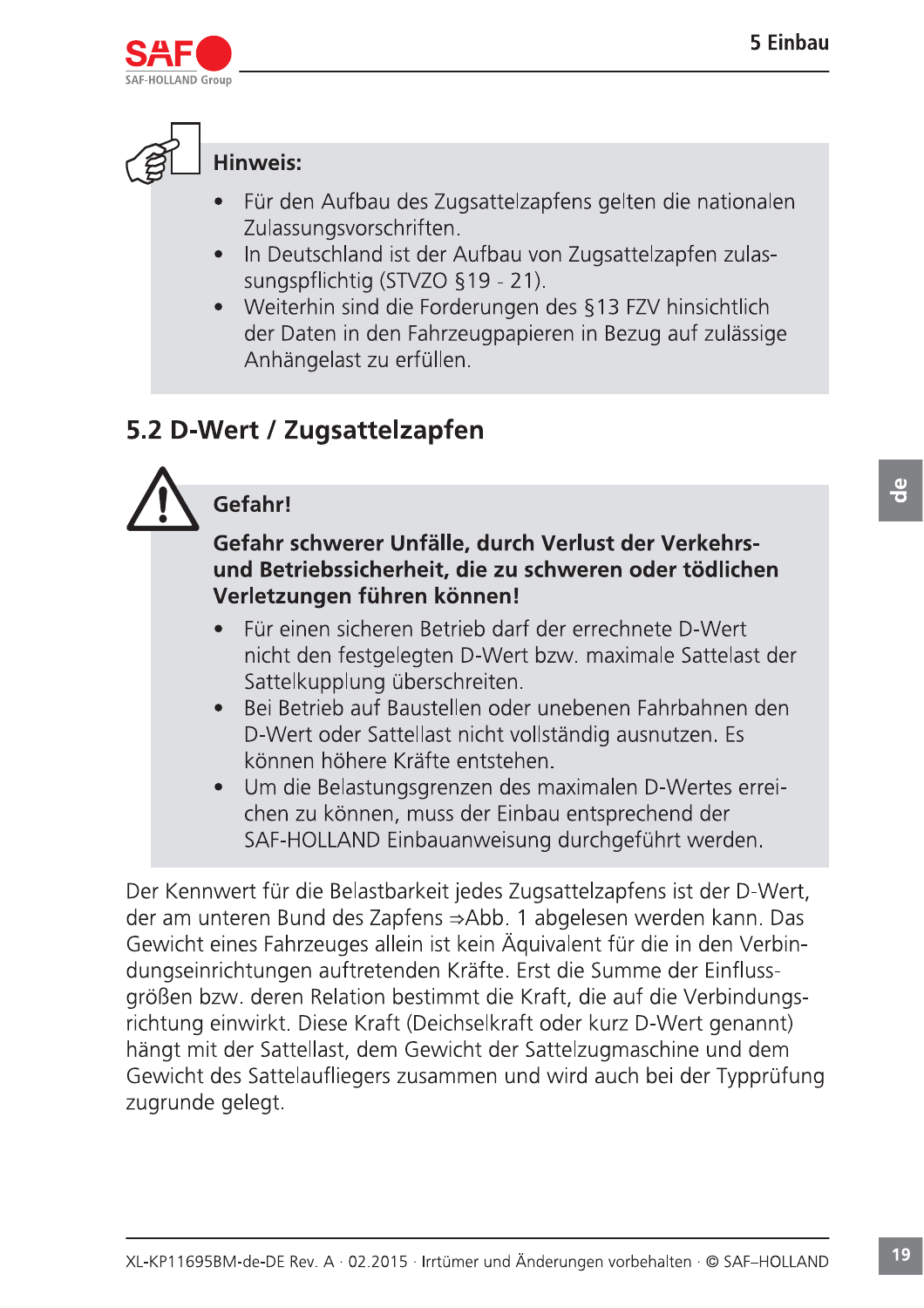

### Berechnung nach ECE-R55 Kapitel 2.11.1

Der D-Wert lässt sich mit folgender Formel errechnen  $\Rightarrow$ Abb, 4.

$$
D = g * \frac{0.6 * T * R}{T + R - U} [kN]
$$
  
\n
$$
T = \frac{D (R - U)}{(0.6 * g * R) - D} [kN]
$$
  
\n
$$
R = \frac{D (T - U)}{(0.6 * g * T) - D} [kN]
$$

Abb. 4 · Berechnungsformel D-Wert

| <b>Berechnungsformel D-Wert</b> |                                                          |  |
|---------------------------------|----------------------------------------------------------|--|
| Formelzeichen, ⇒Abb. 4          | Begriffserklärung                                        |  |
|                                 | Deichselkraft in kN                                      |  |
| g                               | Erdbeschleunigung; $q = 9.81$ m/s <sup>2</sup>           |  |
|                                 | Zulässiges Gesamtgewicht der Sattel-<br>zugmaschine in t |  |
| R                               | Zulässiges Gesamtgewicht des Sattel-<br>anhängers in t   |  |
|                                 | Zulässige Sattellast in t                                |  |
|                                 | Tonne = $1000$ kg                                        |  |

Die zulässigen Belastungsdaten für Produkte der SAF-HOLLAND sind den eingravierten Produktinformationen ⇒Seite 4 bzw. den gültigen Typengenehmigungen und unserer Homepage www.safholland.com zu entnehmen. Sie gelten für den Betrieb auf befestigten Straßen und Transportverhältnissen, wie sie in Westeuropa üblich sind. Bei davon abweichenden Einsatzbedingungen oder OFF ROAD-Verwendung bitten wir um vorherige Nachfrage beim Kundendienst. Bei mehreren Verbindungseinrichtungen und Komponenten ist jeweils die, mit dem niedrigsten D-Wert zu berücksichtigen.

### Berechnungsbeispiel

Der Zugsattelzapfen soll an einen Sattelanhänger mit einem zulässigen Gesamtgewicht von 31 t montiert werden, der von einer Sattelzugmaschine mit einem zulässigen Gesamtgewicht von 21 t gezogen wird. Die Sattellast hat ein Gewicht von 14 t.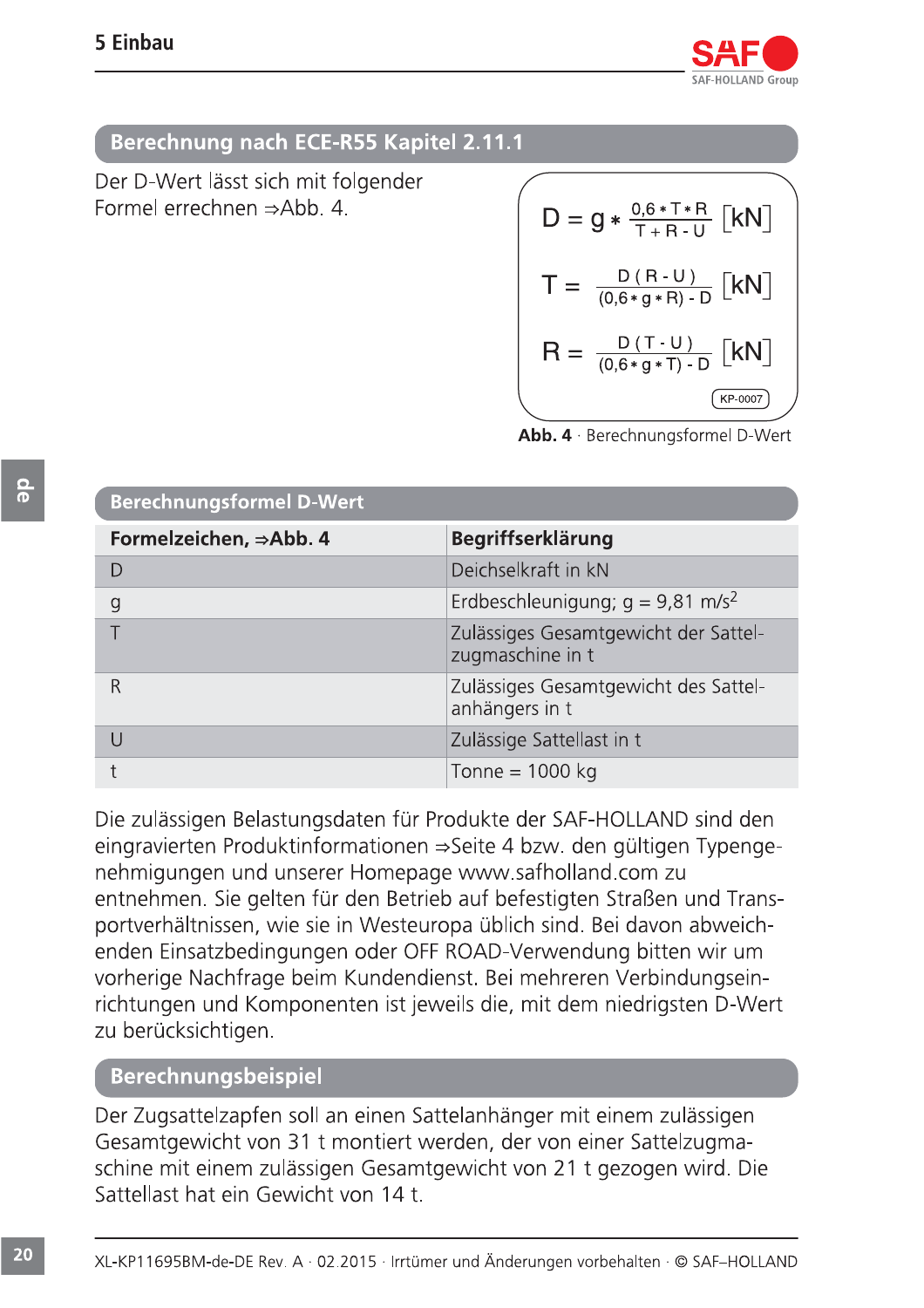

Gesucht: D-Wert:

Der errechnete D-Wert beträgt 100,8 kN. Der zu verwendende Zugsattelzapfen muss somit einen D-Wert von mindestens 100,8 kN aufweisen.

$$
D = 9,81 \times \frac{0.6 \times 21 \times 31}{21 + 31 - 14}
$$
 [kN]  
= 100,8 kN

Abb. 5 · Berechnungsbeispiel D-Wert

# 5.3 Flansch einschweißen



### Vorsicht!

- Die Schweißarbeiten dürfen nur von autorisierten Fachpersonal durchgeführt werden.
- Die Zugsattelzapfen müssen zentrisch und plan eingesetzt werden, desweiteren ist der winklige Sitz zu kontrollieren.
- Die Zapfen sind vor Schweißspritzern zu schützen.

### Schweißverfahren

Beim einschweißen des Aufnahmeflansch sind folgende Schweißverfahren und Zusatzwerkstoffe zulässig:

- Schweißverfahren  $\bullet$ 
	- $-$  MAG C (135)
- Schutzgas
	- $-$  M21 oder 92%Ar + 8% CO<sup>2</sup>
- Zusatzwerkstoff
	- nach EN ISO 14341 : 2008
- Schweißdraht
	- EMK 8 von Böhler
	- Normag 3 von Thyssen
	- Carbofil 1 von Oerlikon

oder gleichwertige vom TÜV zugelassene Fabrikate.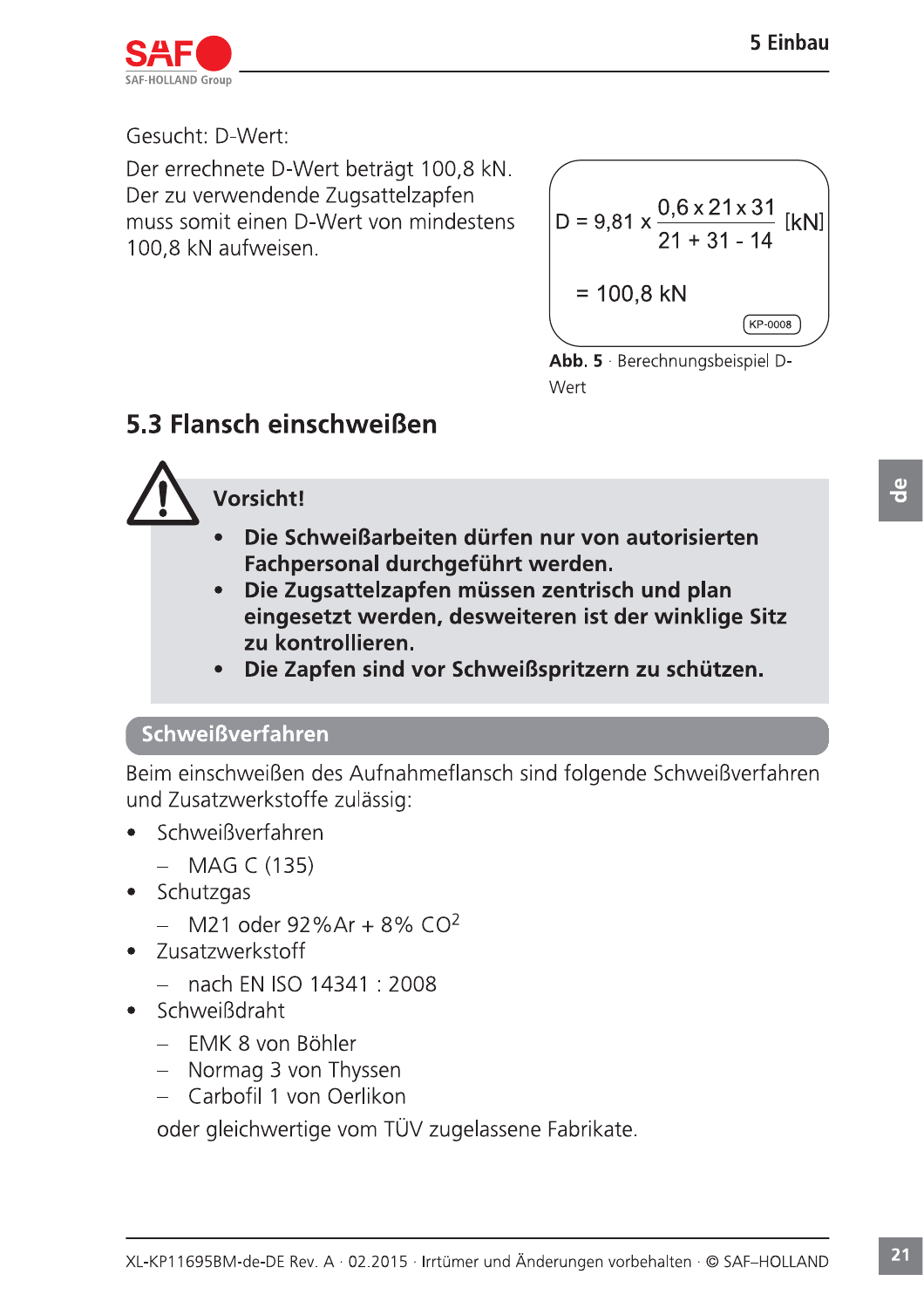

### Schweißnahtqualität

Die erforderliche Schweißnahtqualität muss nach DIN EN ISO 5817-B erfolgen.

### Schweißnahtdicke

Die Schweißnahtdicke ist abhängig von der Kombination aus Plattenstärke des Aufliegers und entsprechendem Aufnahmeflansch.

Flansch - Pos. 1- mit Aufliegerplatte - Pos. 2- nach DIN EN ISO 5817-B verschweißen  $\Rightarrow$ Abb. 6.



Abb. 6 · Flansch verschweißen

| Schweißnahtdicke für Aufliegerplatte |                            |  |
|--------------------------------------|----------------------------|--|
| Aufliegerplattenstärke T in mm       | Schweißnahtdicke "a" in mm |  |
|                                      |                            |  |
| 8                                    |                            |  |
| 10                                   |                            |  |
| 12                                   |                            |  |
| 16                                   |                            |  |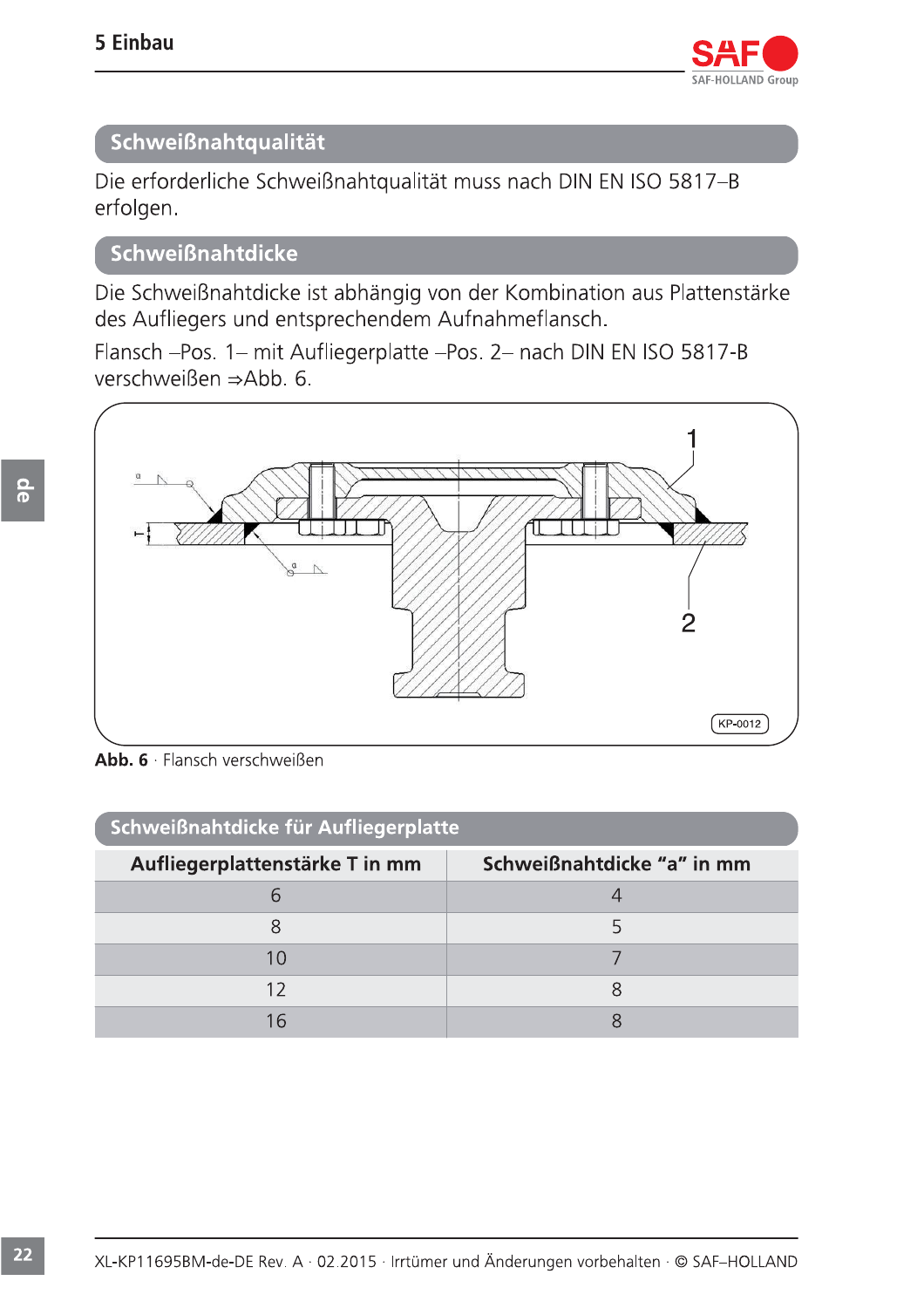

# 5.4 Einbau des Zugsattelzapfens

### Montageübersicht



Abb. 7 · Montageübersicht Zugsattelzapfen

| Montageübersicht          |                    |  |
|---------------------------|--------------------|--|
| $\Rightarrow$ Abb. 7, Pos | <b>Bezeichnung</b> |  |
| $-1$                      | Flansch            |  |
| $-2-$                     | Zapfen             |  |
|                           | Schrauben          |  |

### Voraussetzungen für die Montage

![](_page_22_Picture_8.jpeg)

**Vorsicht!** 

- Die Montage erfolgt nach den Richtlinien des Fahrzeugherstellers.
- Für die Montage des Zugsattelzapfens sind Original  $\bullet$ Schrauben von SAF-HOLLAND zu verwenden.
- Aus Festigkeitsgründen empfehlen wir eine Platten- $\bullet$ stärke von 12 mm bei 2" und 16 mm bei 3,5" Zugsattelzapfen zu verwenden. Werden geringere Plattenstärken verwendet, muss die Aussteifung des Zugsattelzapfens entsprechend ausgelegt werden. Empfohlenes Material der Aufliegerplatte S355J2.

 $\frac{1}{\sigma}$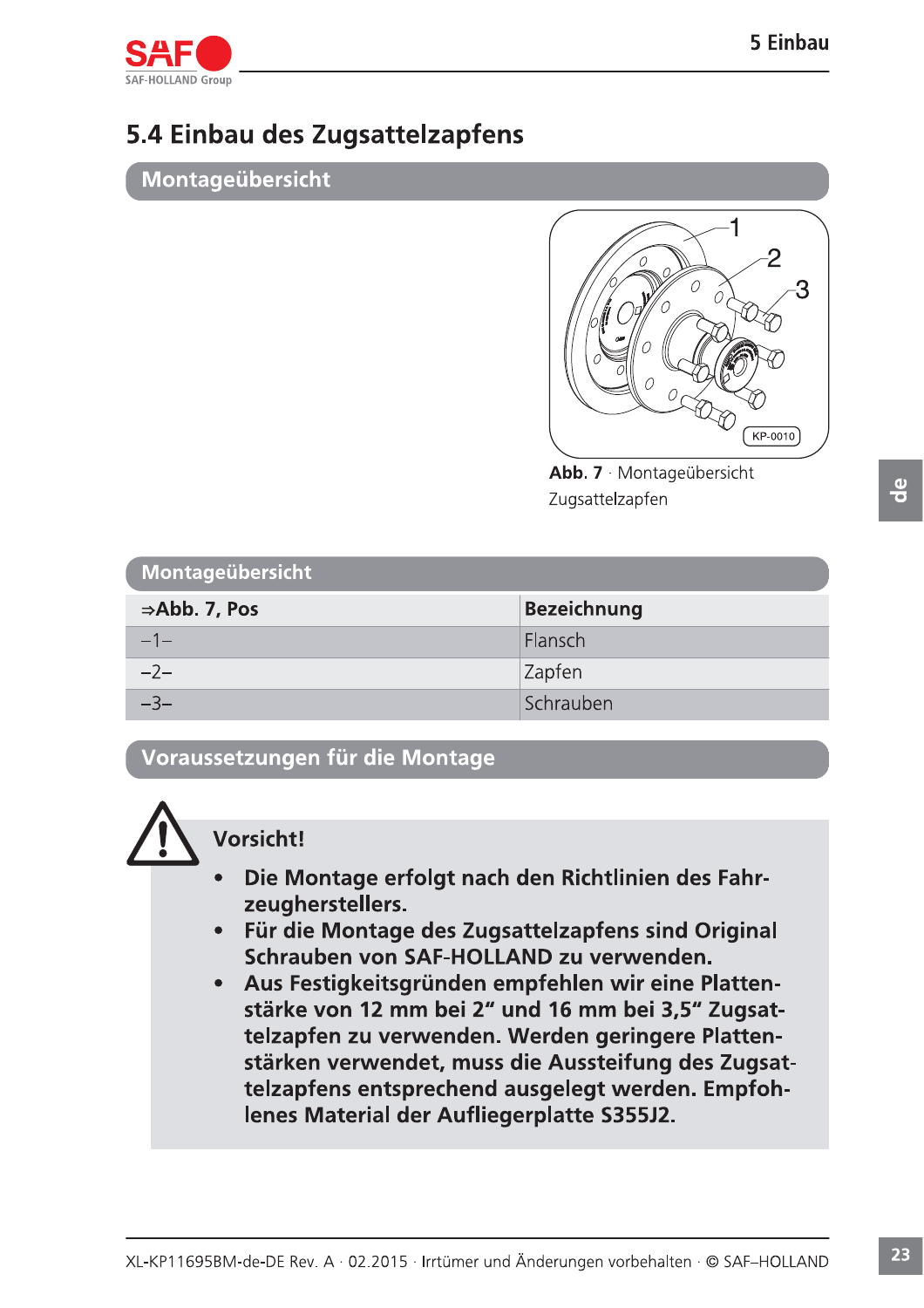![](_page_23_Picture_1.jpeg)

### Arbeitsschritte

- Belastbarkeit des Zugsattelzapfens prüfen ⇒Seite 19.  $\mathbf{1}$
- Aufliegerplattenstärke und Schweißnahtdicke ermitteln ⇒Seite 21.  $\overline{2}$
- Zugsattelzapfen zentrisch und plan einsetzen, dabei den winkligen Sitz 3 kontrollieren.
- 4 Flansch mit einem zulässigen Schweißverfahren und einem entsprechenden Zusatzwerkstoff einschweißen. Den Zapfen vor Schweißspritzer schützen

### Einbauvorschlag für Zugsattelzapfen

- Zusattelzapfen ausrichten:
	- mittig zur Bohrung in der Aufliegerplatte
	- Kraftlinie Pos. 1 mittig zwischen zwei Befestigungsschrauben  $\frac{1}{2}$  $(22,5^{\circ}) \Rightarrow$ Abb. 8.

![](_page_23_Figure_11.jpeg)

Abb. 8 · Einbauvorschlag für Zugsattelzapfen

![](_page_23_Figure_13.jpeg)

Abb. 9 · Beispiel für Einbaulage in Fahrtrichtung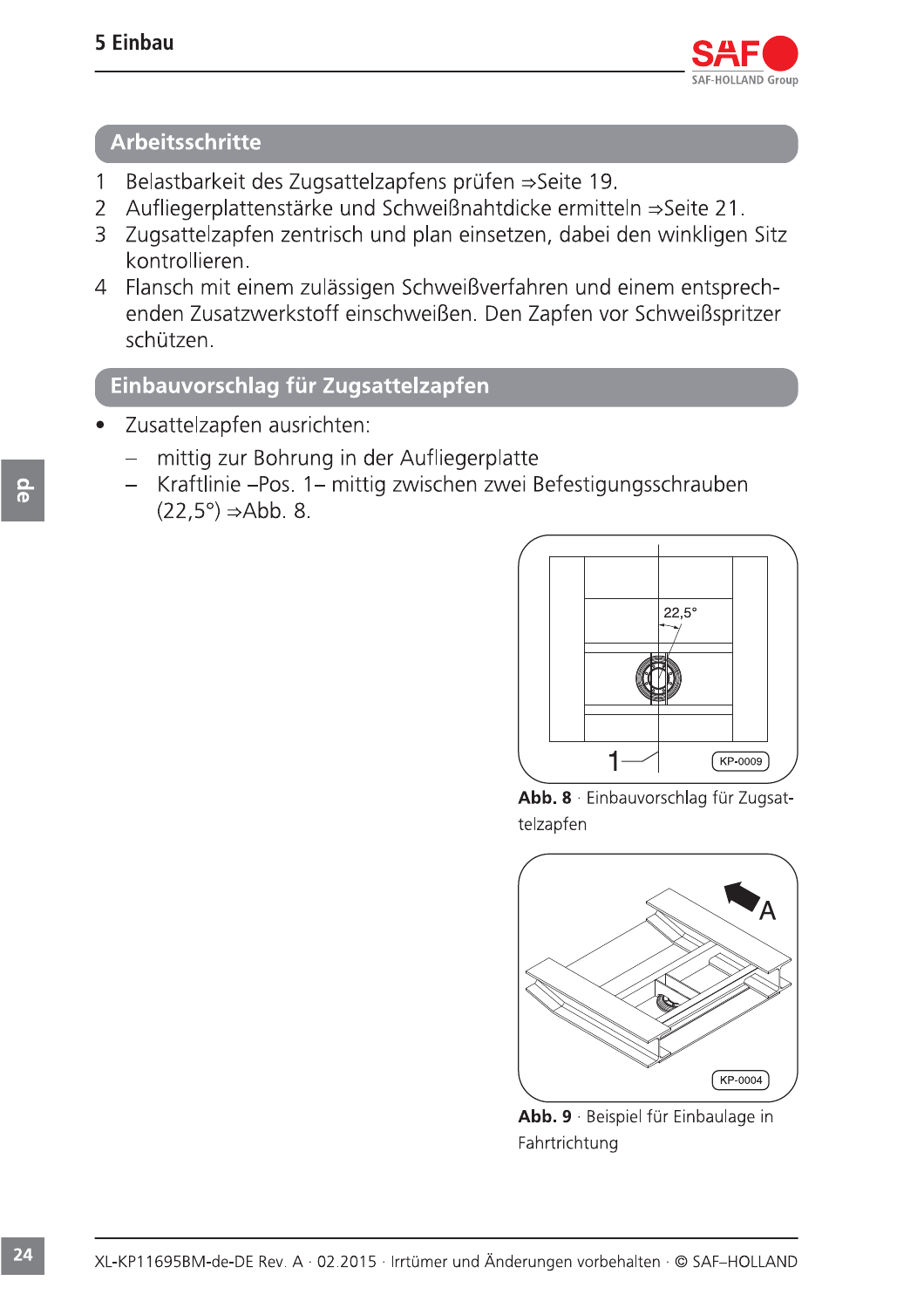![](_page_24_Picture_1.jpeg)

# 5.5 Zugsattelzapfen verschrauben

![](_page_24_Picture_3.jpeg)

# Gefahr!

- Gefahr schwerer Verkehrsunfälle durch Verlust der Verkehrs- und Betriebssicherheit die zu schweren oder tödlichen Verletzungen führen können!
- Nach einer Demontage und bei anschließender Montage müssen alle alten Schrauben immer gegen neue ORIGINAL Schrauben von SAF-HOLLAND ersetzt werden.
- Zugsattelzapfen einbauen  $\Rightarrow$ Seite 23.  $\mathbf{1}$
- 2 Zugsattelzapfen mit Schrauben an Aufnahmeflansch festschrauben und gemäß Anzugsdrehmomente anziehen ⇒Seite 31.

# 6 Inbetriebnahme

![](_page_24_Picture_10.jpeg)

# Gefahr!

### Gefahr schwerer Verkehrsunfälle durch Verlust der Verkehrs- und Betriebssicherheit die zu schweren oder tödlichen Verletzungen führen können!

Der Zugsattelzapfen muss korrekt am Fahrzeug montiert sein  $\Rightarrow$ Seite 23.

![](_page_24_Picture_14.jpeg)

# **Vorsicht!**

# **Beschädigung des Zugsattelzapfens!**

Zugsattelzapfen vor Inbetriebnahme abschmieren.

- 1. Zugsattelzapfen auf Beschädigung prüfen ⇒Seite 27.
- 2. Zugsattelzapfen auf richtige Montage prüfen ⇒Seite 17.
- 3. Zugsattelzapfen gemäß Herstellerangaben abschmieren ⇒Seite 30.
- 4. Aufliegerplatte des Sattelaufliegers gründlich reinigen und auf Schäden prüfen ⇒Seite 26.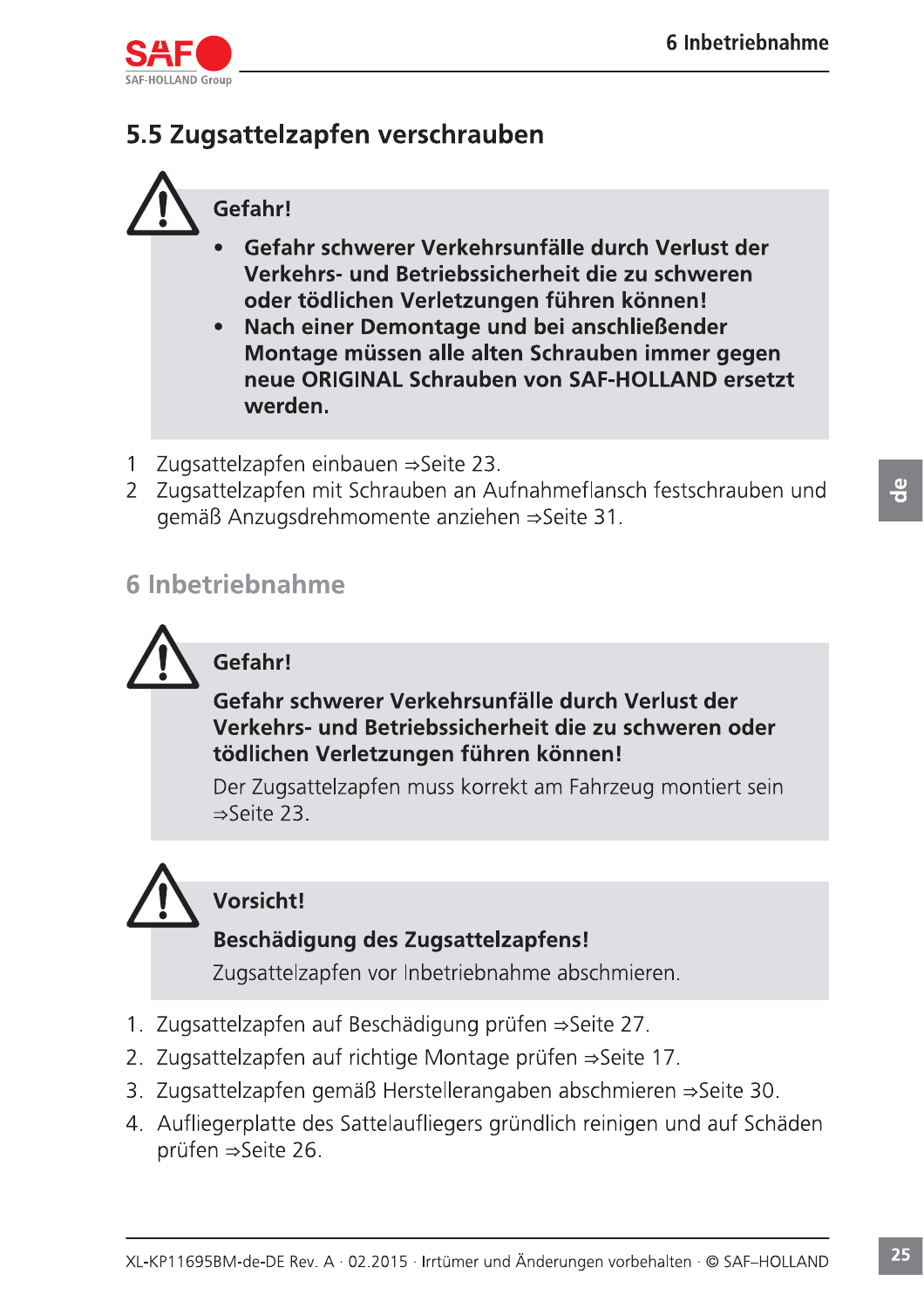![](_page_25_Picture_1.jpeg)

- 5. Ggf. scharfe Kanten an der Vorderseite der Aufliegerplatte des Sattelaufliegers und Grate im Aufliegerbereich der Sattelkupplung entfernen und eine Fase anbringen.
- 6. Aufliegerplatte des Sattelaufliegers gemäß Herstellerangaben mit einer dünnen Fettschicht bestreichen, um Rostbildung zu verhindern  $\Rightarrow$ Seite 30

# 7 Prüfung

# 7.1 Allgemeine Hinweise zur Prüfung

![](_page_25_Picture_6.jpeg)

# Gefahr!

### Gefahr schwerer Verkehrsunfälle durch Verlust der Verkehrs- und Betriebssicherheit die zu schweren oder tödlichen Verletzungen führen können!

- Wartungsarbeiten sind grundsätzlich von autorisierten Fachwerkstätten und durch entsprechend ausgebildetes Personal durchzuführen.
- Alle nicht einwandfreien Bauteile müssen sofort ausgetauscht werden.
- Schrauben sind nur einmal zu verwenden und müssen immer gegen neue Original SAF-HOLLAND ersetzt werden.
- Die allgemeine Sicherheitsüberprüfung ist gemäß den gesetzlichen Vorgaben durchzuführen ⇒Seite 16.
- Die tägliche Überprüfung des Fahrzeuges auf Verkehrssicherheit vor Antritt der Fahrt gehört zu den Pflichten des Fahrers  $\Rightarrow$  Seite 27.
- SAF-HOLLAND empfiehlt die im Kapitel "Prüfung" beschriebenen Prüfungen und Prüfarbeiten durchzuführen. Bei Reparaturen sind grundsätzlich die SAF-HOLLAND Reparaturanleitungen und Hinweise zu beachten.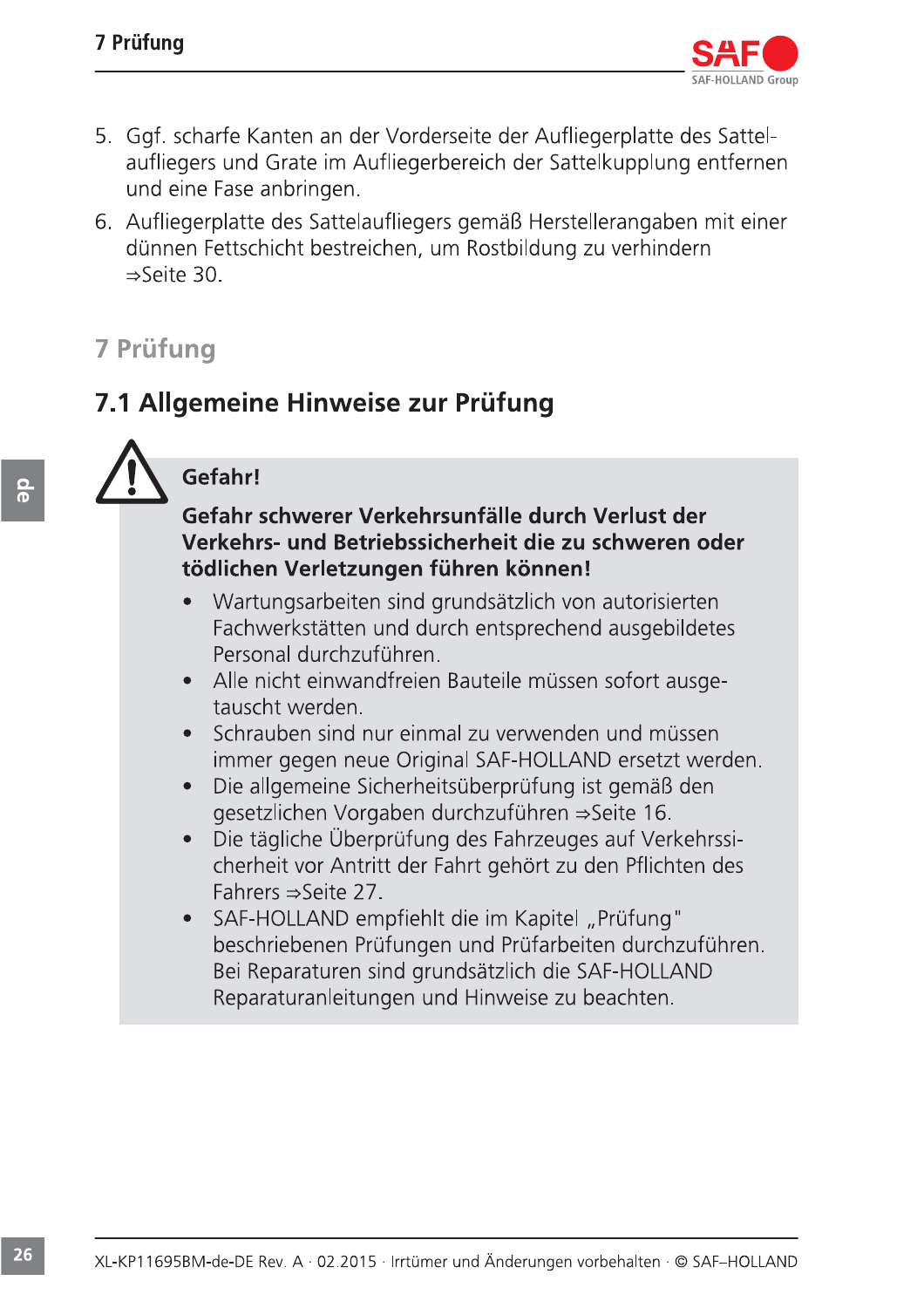![](_page_26_Picture_1.jpeg)

# 7.2 Vor jeder Fahrt

- 1. Allgemeine Sichtprüfung am Zugsattelzapfen und dessen Aufnahmekonstruktion auf Befestigung, Verschleiß, Anrisse und Beschädigung.
- 2. Anfahrtest durchführen: Bremsen des Sattelaufliegers feststellen und mit Sattelzugmaschine im kleinen Gang anfahren – der Sattelauflieger darf sich nicht lösen

# 7.3 Prüfplan

![](_page_26_Picture_6.jpeg)

### Gefahr!

### Gefahr schwerer Verkehrsunfälle, durch Verlust der Verkehrs- und Betriebssicherheit, die zu schweren oder tödlichen Verletzungen führen können!

- Reparaturarbeiten sind grundsätzlich von autorisierten Fachwerkstätten und durch entsprechend ausgebildetes Personal durchzuführen.
- Bei Fahrzeugen mit extremen Betriebsbedingungen sind die Prüfintervalle entsprechend zu verkürzen.

![](_page_26_Picture_11.jpeg)

### **Hinweis:**

Der Zugsattelzapfen und dessen Aufnahmekonstruktion sind je nach Einsatzbedingungen, spätestens jedoch nach dem unten angegebenen Prüfintervall zu prüfen.

### Prüfintervalle

vor jedem Gebrauch oder alle 50.000 km alle 6 Monate Allgemeine Sicherheitsüberprüfung gemäß den gesetzlichen Vorgaben. Sichtprüfung

 $\frac{1}{\sigma}$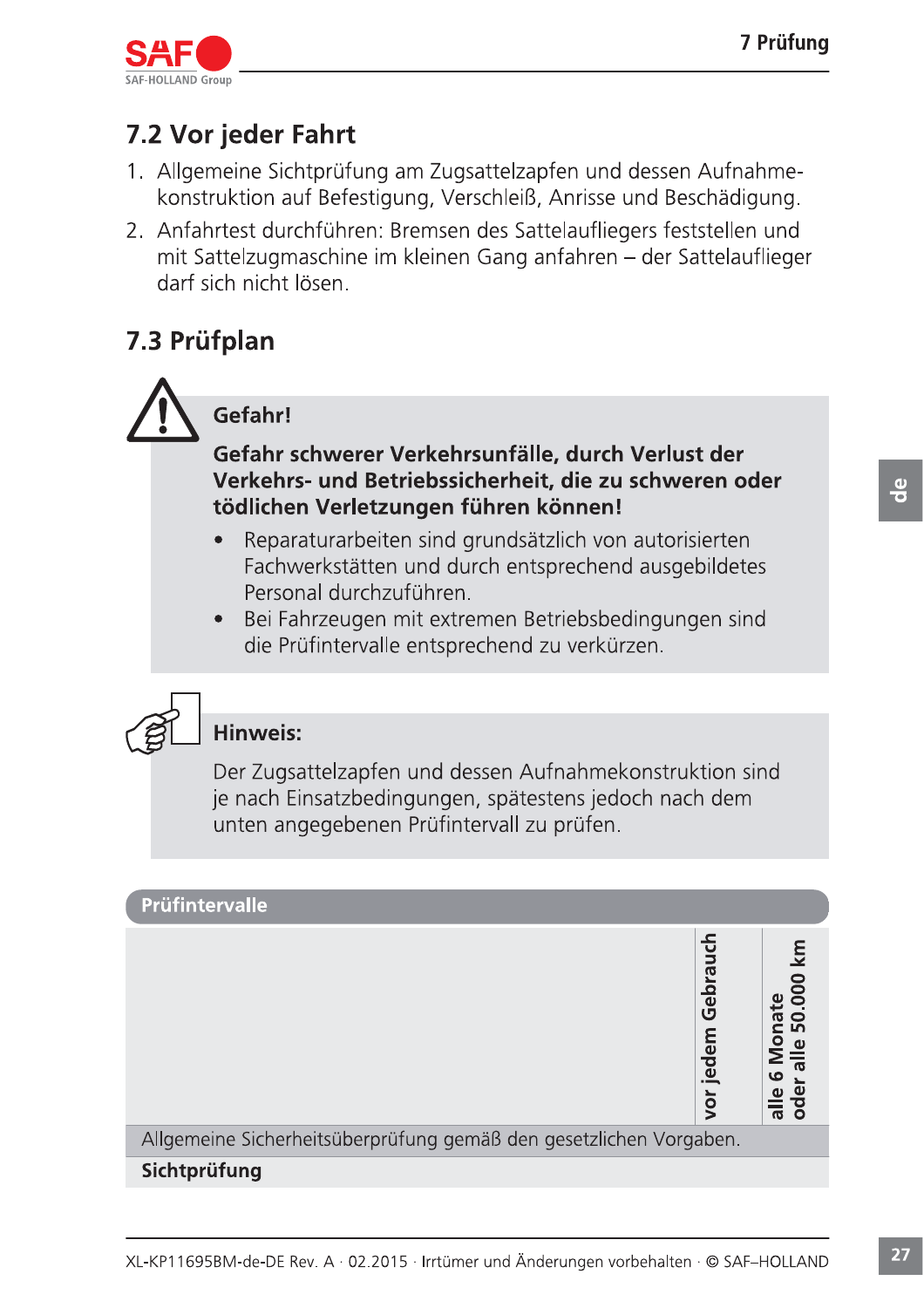![](_page_27_Picture_1.jpeg)

|                                                                                                               | vor jedem Gebrauch | 50.000<br><b>Monate</b><br>r alle<br>$\bullet$<br>oder<br>$\frac{1}{10}$ |
|---------------------------------------------------------------------------------------------------------------|--------------------|--------------------------------------------------------------------------|
| Zugsattelzapfen und Aufnahmekonstruktion auf Verformung<br>und festen Sitz prüfen.                            | $\times$           |                                                                          |
| Zugsattelzapfen und Aufnahmekonstruktion auf Verschleiß,<br>Beschädigung und Anrisse prüfen.                  |                    | X                                                                        |
| Sichtkontrolle aller Bauteile auf Beschädigung.                                                               | $\times$           |                                                                          |
| <b>Funktionsprüfung</b>                                                                                       |                    |                                                                          |
| Verschleiß des Zugsattelzapfens mit Grenzmaßlehre über-<br>prüfen ⇒Seite 28.                                  |                    | $\times$                                                                 |
| <b>Abschmieren</b>                                                                                            |                    |                                                                          |
| Zugsattelzapfen abschmieren ⇒Seite 30.<br>Erstmalig bei Inbetriebnahme und nach jeder Verschleißmes-<br>sung. | $\times$           |                                                                          |

# 7.4 Verschleißkontrolle

![](_page_27_Picture_4.jpeg)

# Gefahr!

Gefahr schwerer Verkehrsunfälle durch Verlust der Verkehrs- und Betriebssicherheit, die zu schweren oder tödlichen Verletzungen führen können!

- Sattelkraftfahrzeug auf festem Untergrund abstellen.
- Sattelkraftfahrzeug gegen Wegrollen sichern.  $\bullet$
- Der Zugsattelzapfen ist auf Verformung und festen Sitz zu kontrollieren!
- Bei Erreichen der Verschleißgrenzen sind die entsprechenden Teile umgehend durch eine autorisierte Fachwerkstatt und entsprechend ausgebildetes Personal zu erneuern.

Der Kupplungsverschluss und der Zugsattelzapfen unterliegen während des Betriebes einem gewissen Verschleiß.

Werden die untenstehenden Grenzwerte unterschritten, muss der Zapfen durch ein Original SAF-HOLLAND Ersatzteil ersetzt werden.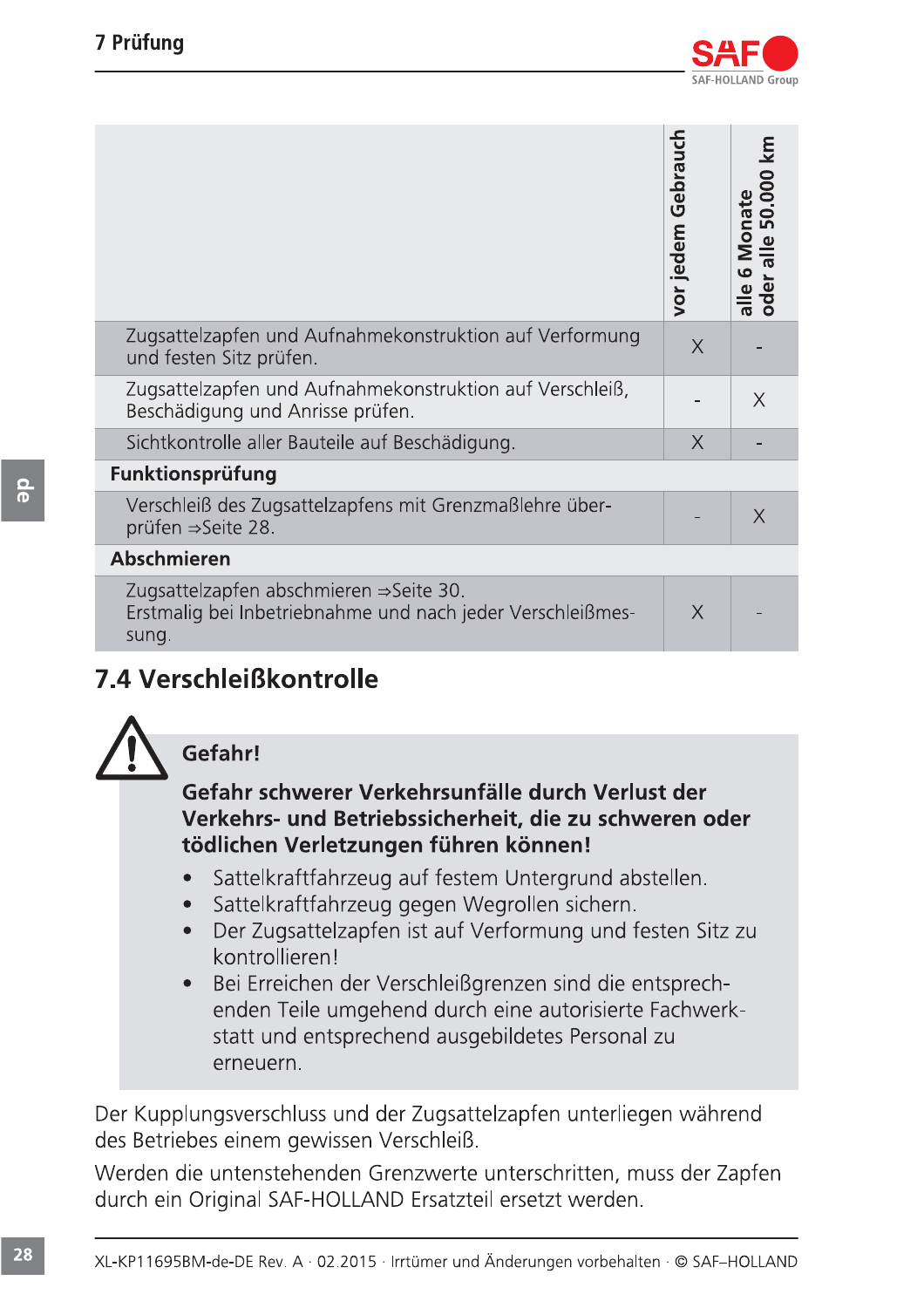![](_page_28_Picture_1.jpeg)

Für die Verschleißkontrolle am Zugsattelzapfen sind die Grenzmaßlehren <sup>1)</sup> zu empfehlen.

### Zugsattelzapfen

- Mit den Zweizonen Grenzmaßlehren  $\mathbf{1}$ von SAF-HOLLAND die Abnutzung am Umfang des Zugsattelzapfens überprüfen ⇒Abb. 10.
- 2 Die Grenzmaßlehre darf mit ihren Schnäbeln nicht über den Zugsattelzapfen gleiten. Gleitet die Grenzmaßlehre über den Zugsattelzapfen, ist dieser umgehend zu ersetzen  $\Rightarrow$ Seite 23

![](_page_28_Picture_6.jpeg)

3 Die Höhe des Zugsattelzapfens muss sich im -Bereich A-,⇒Abb. 11 bei 2″ von min. 82,5 mm und max. 84 mm

Abb. 10 · Verschleißkontrolle Grenzmaßlehre

und von min. 72 mm und max. 74 mm bei 3.5" ab Unterkante Auflieger befinden. Sind die Maße abweichend, ist der Zugsattelzapfen umgehend zu ersetzen ⇒Seite 23.

![](_page_28_Figure_10.jpeg)

Abb. 11 · Verschleißkontrolle Zapfen

<sup>1)</sup> SAF-HOLLAND Bestellnummer 659 920 032 für 2" und 659 920 033 für 3,5"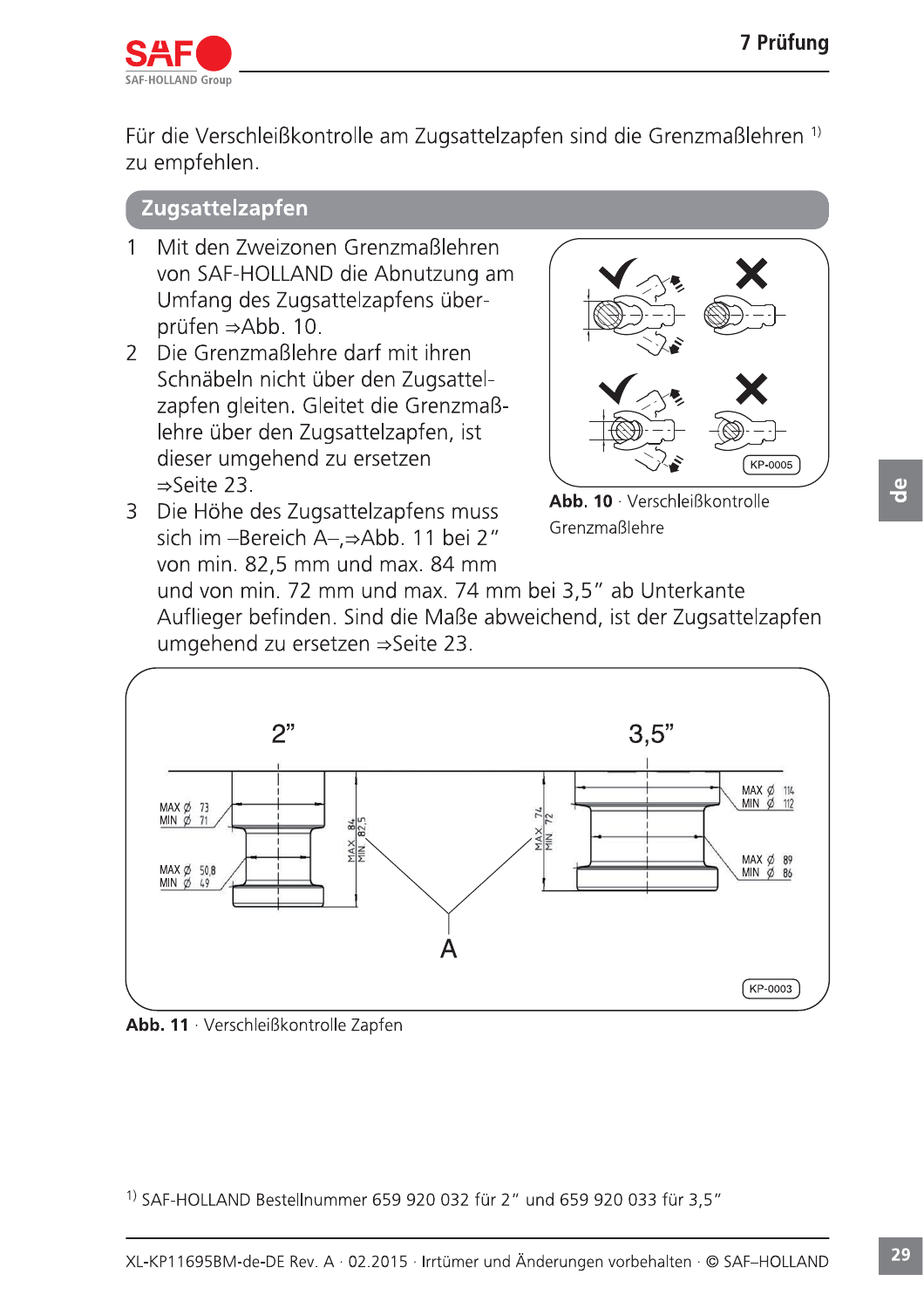![](_page_29_Picture_1.jpeg)

# 7.5 Abschmieren

![](_page_29_Picture_3.jpeg)

# Vorsicht!

### Beschädigung von Sattelauflieger und Sattelkupplung!

- Nur das vorgegebene Schmiermittel verwenden.
- Nur an den vorgegebenen Schmierstellen abschmieren.

### Zugsattelzapfenschmierung

- Der Zugsattelzapfen ist gemäß Prüfplan ⇒Seite 27 mit einem Langzeit-Hochdruckfett mit Molybdän oder Graphitzusatz gut einzufetten.
- Vor dem jeweiligen Abschmieren ist das alte Fett zu entfernen.
- Die Schmierintervalle müssen aber den jeweiligen Betriebsbedingungen  $\bullet$ und bei Verwendung anderer Schmiermittel angepasst werden, sodass auch kürzere oder längere Intervalle möglich sind.

![](_page_29_Picture_12.jpeg)

### Hinweis:

Eine reichliche Schmierung des Zugsattelzapfens und der Sattelkupplung ist entscheidend für die Lebensdauer dieser Sicherheitselemente

# 8 Wartung

# 8.1 Allgemeine Hinweise zur Wartung

![](_page_29_Picture_17.jpeg)

# Gefahr!

Gefahr schwerer Verkehrsunfälle durch Verlust der Verkehrs- und Betriebssicherheit, die zu schweren oder tödlichen Verletzungen führen können!

Alle Wartungsarbeiten müssen ausschließlich in autorisierten Fachwerkstätten erfolgen und sind durch entsprechend ausgebildetes Personal durchzuführen.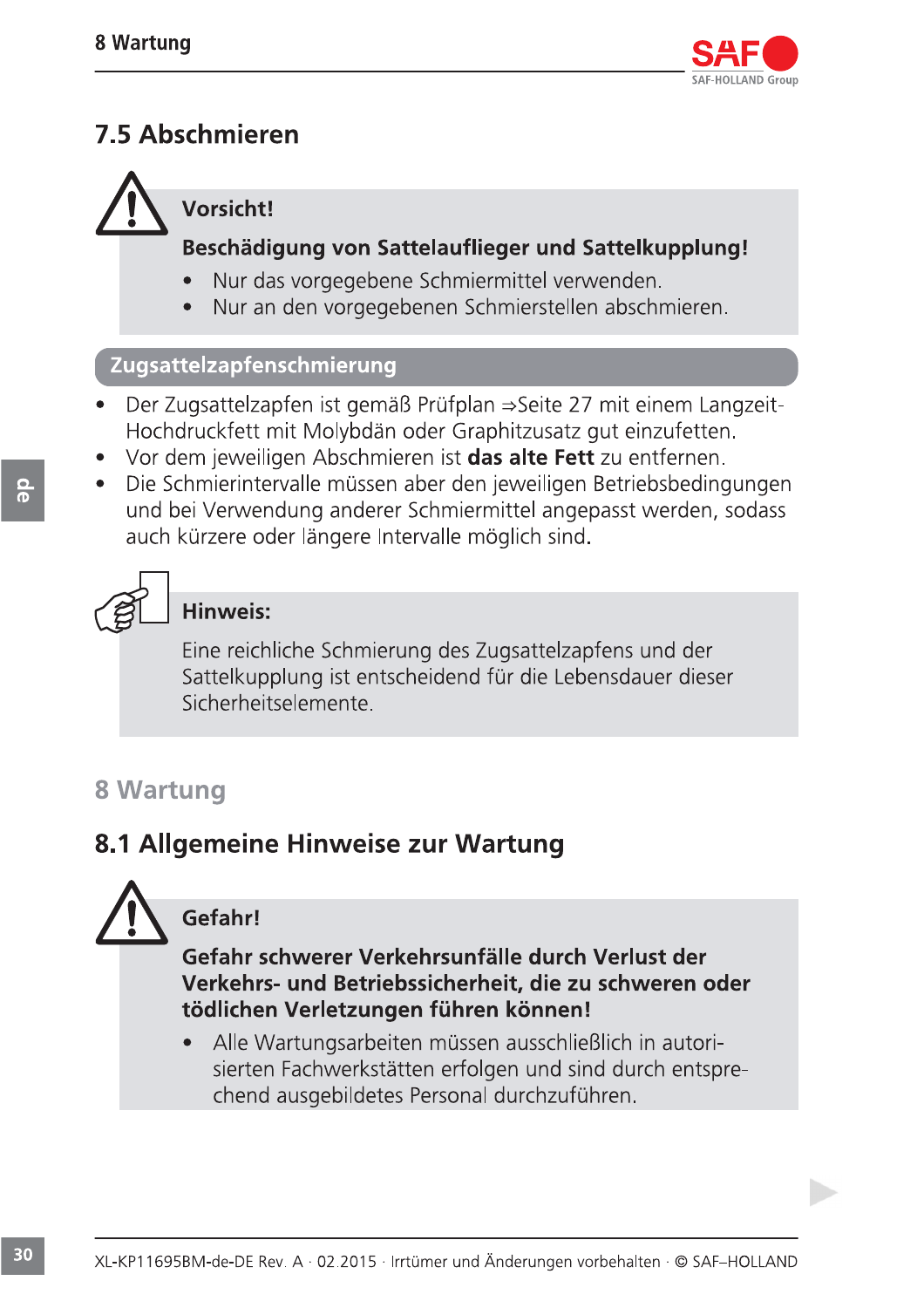![](_page_30_Picture_1.jpeg)

![](_page_30_Picture_2.jpeg)

# Gefahr!

- Spätestens nach 50.000 km bzw. nach 6 Monaten ab Inbetriebnahme des Anhängers/Aufliegers müssen der Zugsattelzapfen und dessen Aufnahmekonstruktion überprüft werden ⇒Seite 27.
- Alle nicht einwandfreien Bauteile müssen sofort ausge- $\bullet$ tauscht werden.
- Die allgemeine Sicherheitsüberprüfung ist gemäß den  $\bullet$ gesetzlichen Vorgaben durchzuführen ⇒Seite 16.
- Die tägliche Überprüfung des Fahrzeuges auf Verkehrssi- $\bullet$ cherheit vor Antritt der Fahrt gehört zu den Pflichten des Fahrers  $\Rightarrow$  Seite 27.

SAF-HOLLAND Zugsattelzapfen bedürfen zur Aufrechterhaltung der Betriebs- und Verkehrssicherheit kontinuierlicher Pflege, Kontrolle und Wartung, um natürlichen Verschleiß und Defekte rechtzeitig zu erkennen.

SAF-HOLLAND empfiehlt die im Kapitel "Prüfung" beschriebenen Prüfungen durchzuführen. Bei Reparaturen sind grundsätzlich die SAF-HOLLAND Reparaturanleitungen und Hinweise zu beachten.

# 8.2 Anzugsdrehmomente

### Gefahr!

### Unfallgefahr durch lose Schraubenverbindungen!

- Gewinde dürfen weder geölt noch gefettet werden.  $\bullet$
- Schrauben mit Drehmomentschlüssel anziehen.
- Nur SAF-HOLLAND Original-Schrauben verwenden.  $\bullet$
- Schrauben nur 1x verwenden.

 $\frac{1}{\sigma}$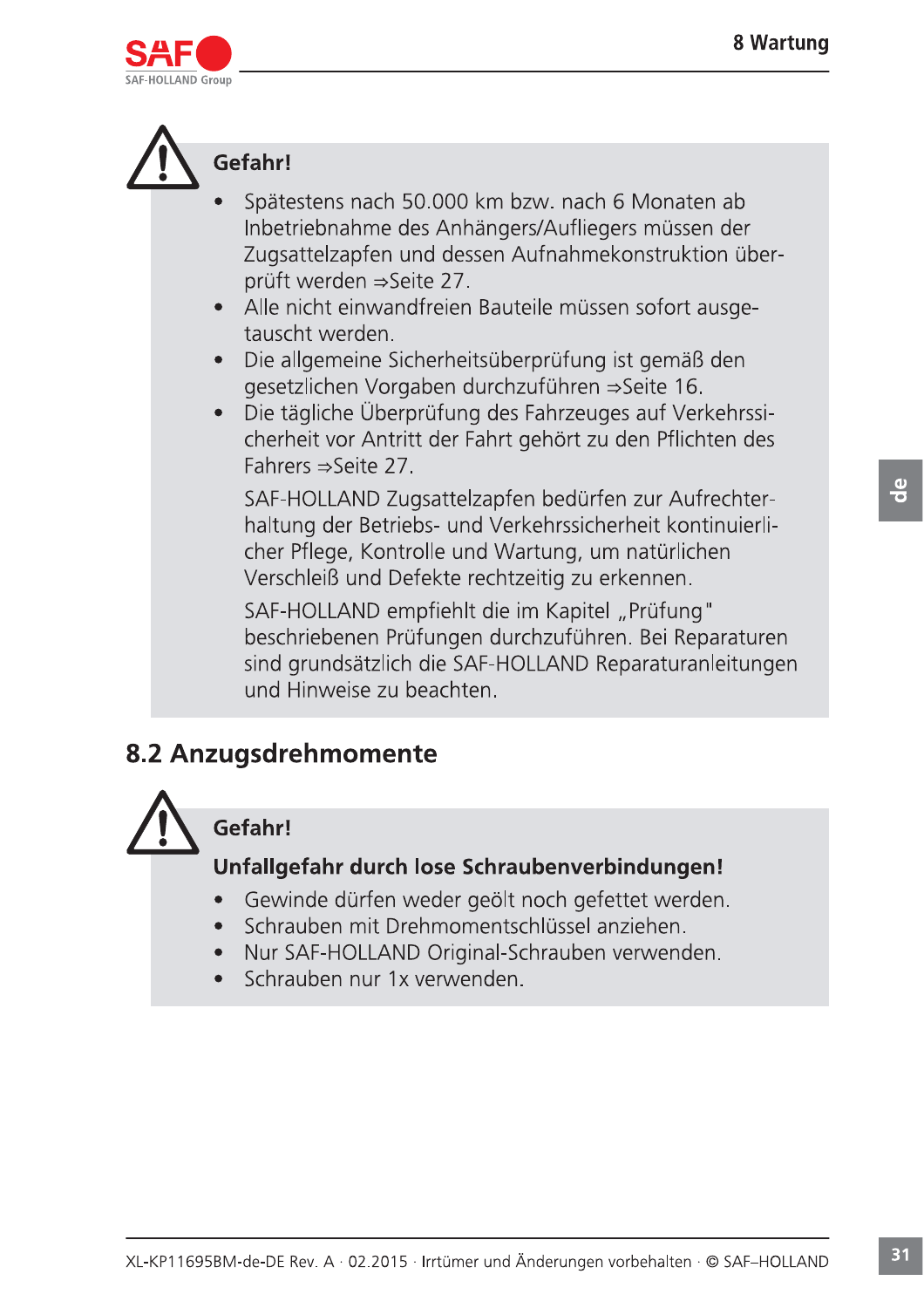![](_page_31_Picture_1.jpeg)

Der Zugsattelzapfen ist mit einer lösbaren Schraubenverbindung ausgestattet. Dabei gilt:

![](_page_31_Figure_3.jpeg)

Abb. 12 · Anzugsdrehmoment Zugsattelzapfen

| Anzugsdrehmoment Schraubenverbindungen |                   |                        |                                       |            |
|----------------------------------------|-------------------|------------------------|---------------------------------------|------------|
| Zapfen                                 | Type <sup>2</sup> | <b>Benennung</b>       | Anzugsdreh-<br>moment (Nm) weite (SW) | Schlüssel- |
| 2 <sup>''</sup>                        | 50S15 $(L)$       | Sechskantschraube (8x) | $200 \pm 10$                          | 22         |
| 3,5"                                   | 90S15(L)          | M14x30 - 10.9, DIN 933 |                                       |            |
| 2 <sup>''</sup>                        | 50518(L)          | Sechskantschraube (8x) | $530 \pm 30$                          | 30         |
| 3,5"                                   | 90S18(L)          | M20x50 - 10.9, DIN 933 |                                       |            |

<sup>2)</sup> wie in  $\Rightarrow$  Seite 6 beschrieben.